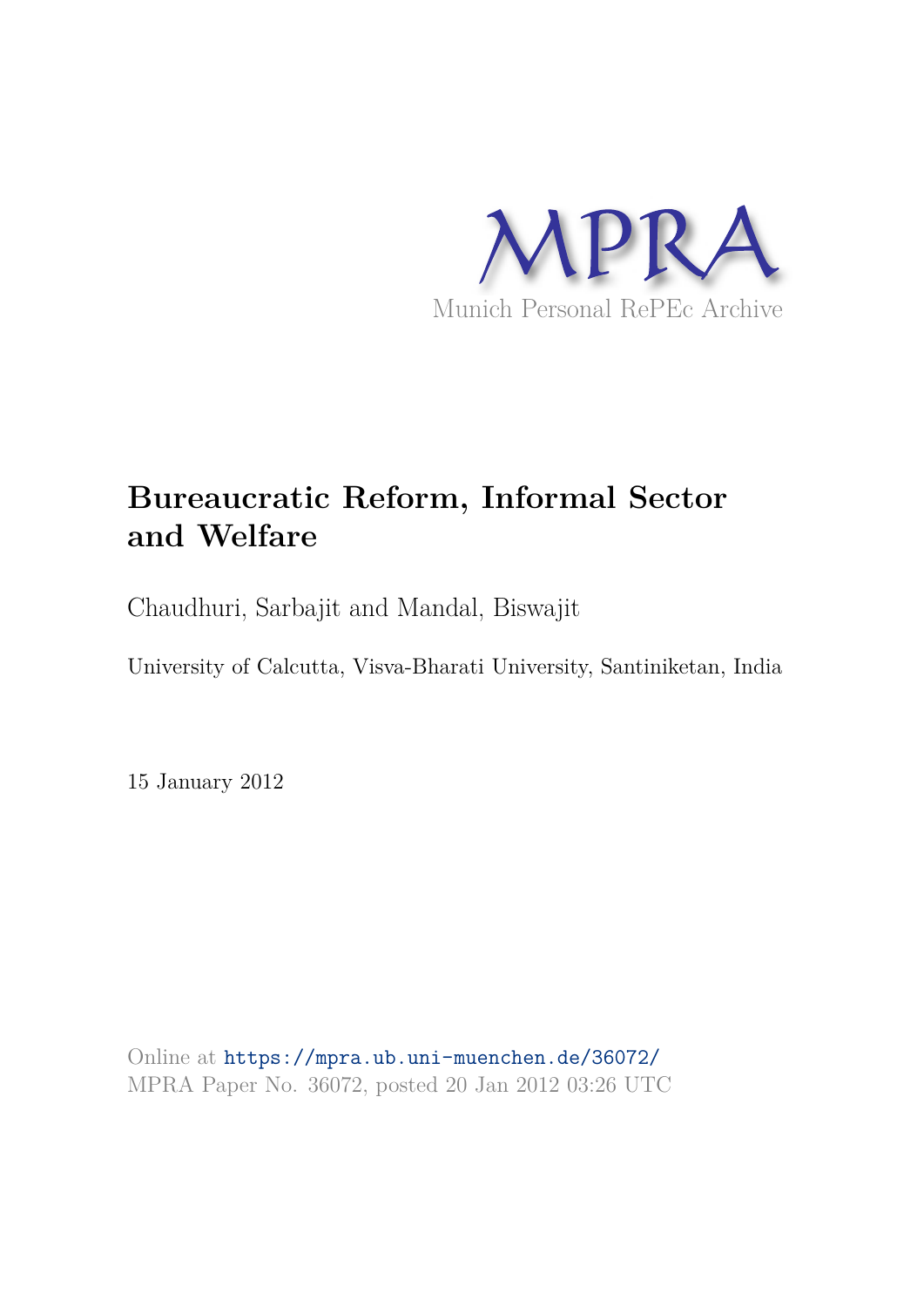# **Bureaucratic Reform, Informal Sector and Welfare**

*Sarbajit Chaudhuri*  University of Calcutta, Kolkata, India *Biswajit Mandal*  Visva-Bharati University, Santiniketan, India

# **Address for Correspondence**

Sarbajit Chaudhuri Dept. of Economics University of Calcutta 56A, B.T. Road Kolkata 700 050 India. E-mail: **sarbajitch@yahoo.com**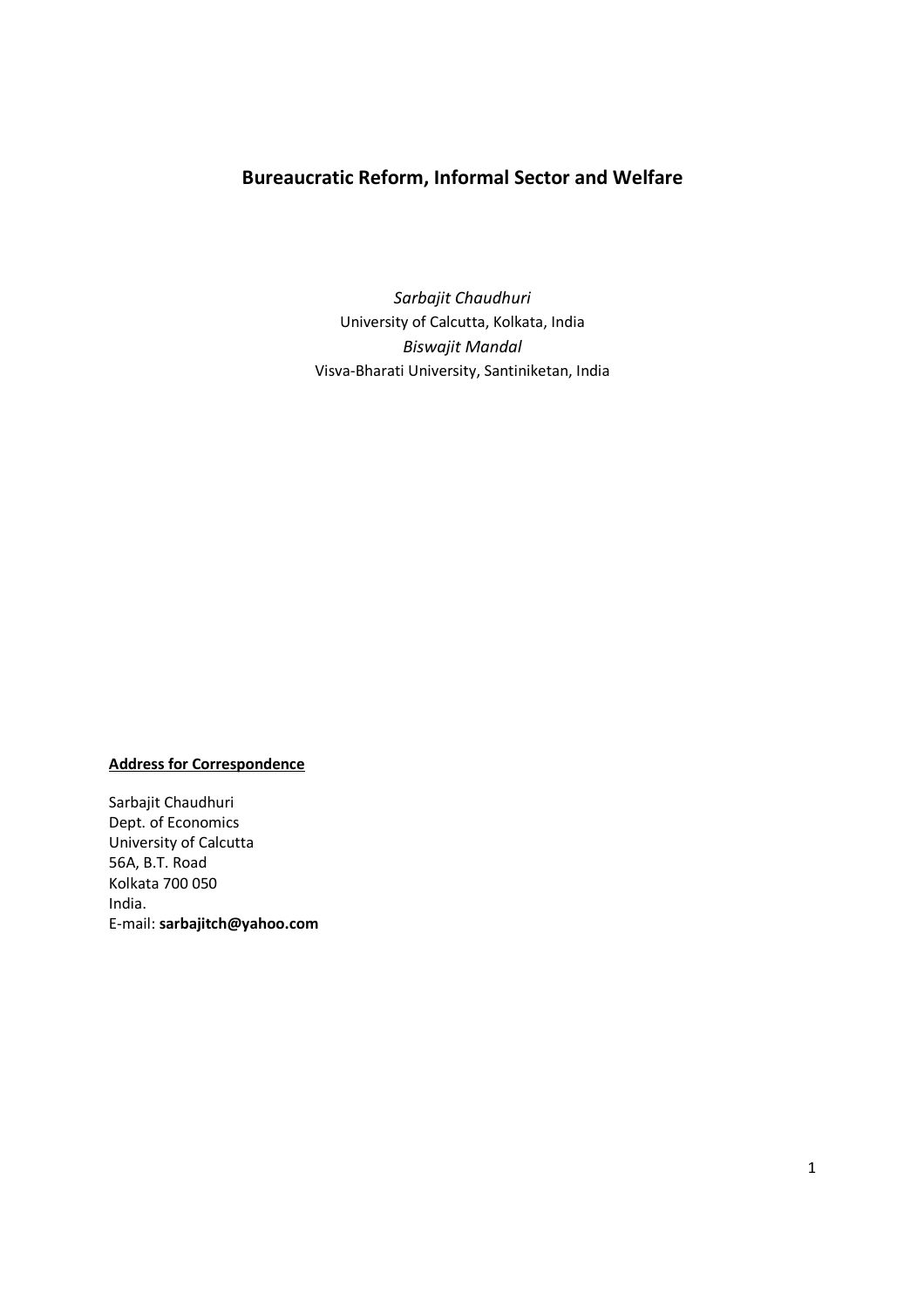# **Bureaucratic Reform, Informal Sector and Welfare**

# **Abstract**

In this paper we formulate a three-sector general equilibrium model where one sector produces a service or good used as an intermediate input in two other sectors. Intermediate input here resembles bureaucratic (in)efficiency/control, red-tapism etc. in light of these concerns we introduce informal sector where wage is determined through competitive mechanism. We show that informal wage must go up if bureaucratic efficiency increases in general or if informal sector becomes less prone to bureaucracy related menace. However, in the welfare front the eventual impact depends on whether labor reallocation effect can outweigh the tariff revenue effect.

*Keywords: General equilibrium; Intermediation; Informal sector; Welfare.* 

*JEL Classification: D5; D73; O17; D6.*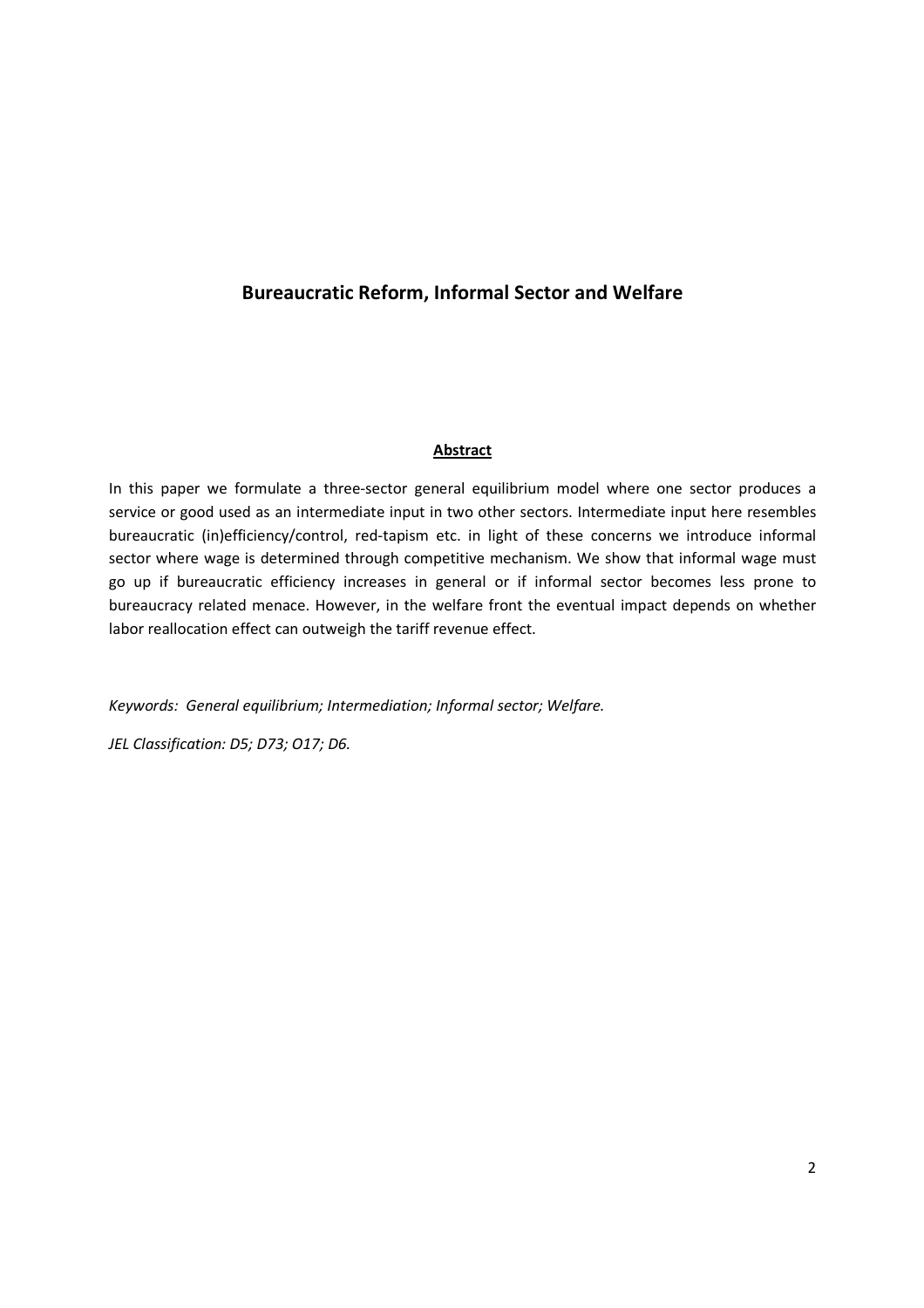## **1. Introduction**

In tune with globalization though reform is taking place in every corner of the world, bureaucracy related obstacles are not yet removed form the economy in particular and society in general. Omnipresence of such menace tempted many researchers to strive for exploring various consequences of this phenomenon. Notable among them are Bandyopadhyay and Roy (2007), Bose (2004, 2010), Bose and Gangopadhyay (2009), Chaudhuri and Ghosh Dastidar (2011), Chaudhuri and Gupta (1996), Gupta and Chaudhuri (1997), Guriev (2004), Marjit and Shi (1998), Marjit et al (2003), Mauro (1995) etc. These papers mainly talk how and why corruption significantly influences trade protection and trade openness; different aspects, causes and types of bureaucratic corruption and the relevance of taking into account the issue of intermediation in the analysis of corruption; role of corruption related intermediation in credit market etc. However, none of the papers in existing lot have focus on informal wage and welfare. Here we will try to fill up this caveat.

In early literature, bureaucratic complications allied corruption was considered as "grease in the wheels of commerce and trade" [Leff (1964), Huntington (1968)]. The fundamental argument stresses corruption as signals for firms' competitive efficiency. But "grease theory" has lost much of its importance later and started being considered as "sand" than "grease". Afterward Kaufman & Wei (1999) tested the grease theory, empirically, but found no support in its favor.

Recently Marjit et al (2007) introduced informality and corruption in a partial equilibrium framework. In addition Marjit and Mandal (2012) also formulated a general equilibrium structure to assess the influence of trading cost/distribution cost on wage, rental, output and welfare. They have nicely started with arguing how trading cost and bureaucracy related intermediation cost can be used interchangeably. While doing that it has also explained the effects of symmetric and asymmetric change in trading cost and their reliance on factor intensity assumption of trading as a separate activity. This paper further emphasized welfare implication of such changes. But there was no informal sector. Here we have that. In line of Marjit and Mandal (2012) we also develop a general equilibrium structure with two final goods where both use another service or good in order to combat bureaucracy linked complications. So in a sense final goods are vertically integrated. One important merit of our paper over the existing papers is that here we endogenously determine the price of the service (call it intermediate input) required for goods' production. Beside, we successfully decide on informal wage, unlike other papers and can evaluate welfare implications.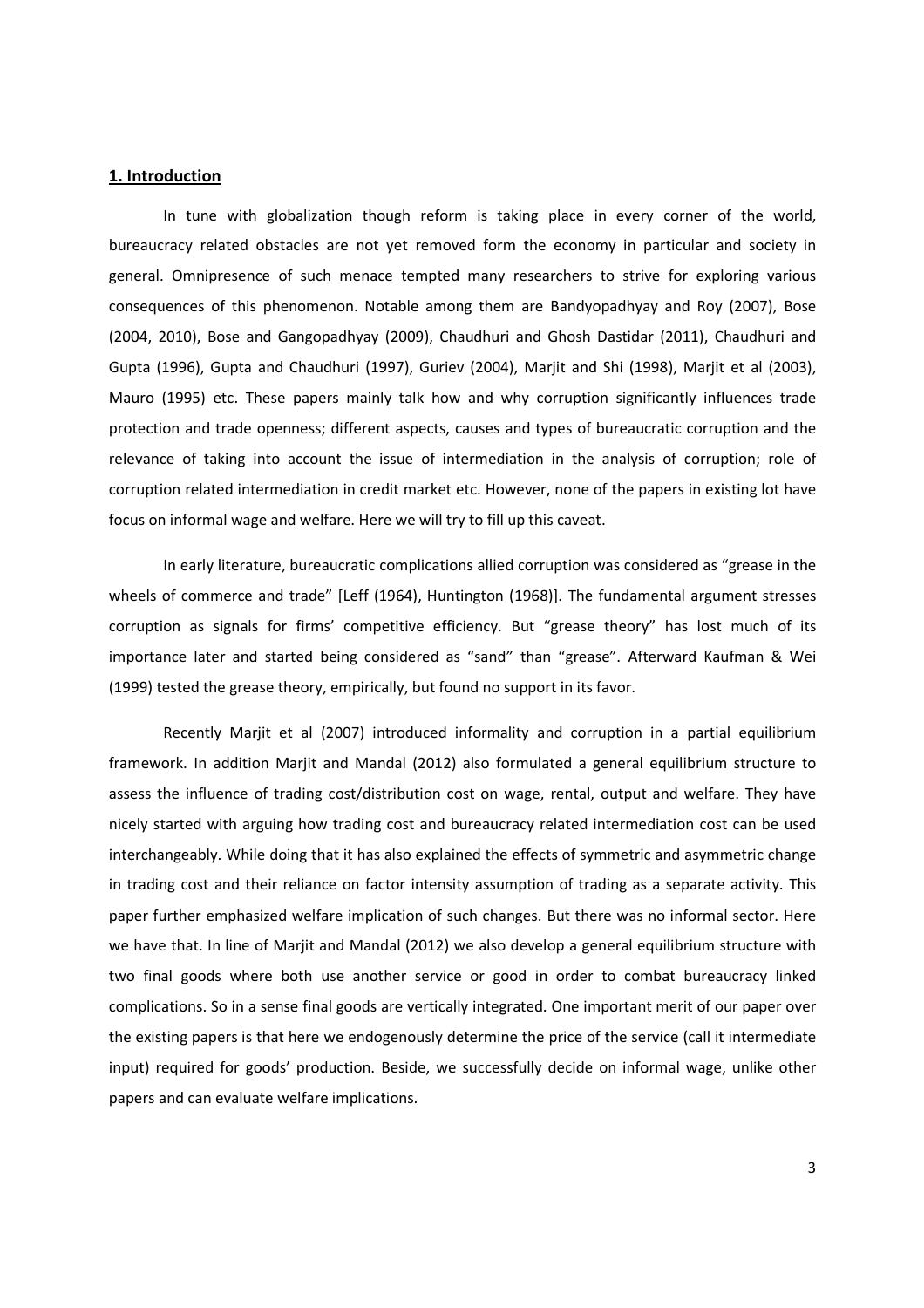Corruption related service and hence the required cost in our framework redirects some labor and capital from productive sector. This is in line with Bhagwati (1982) and Shleifer & Vishny (1993). Corruption is viewed in Bhagwati (1982) as DUP activity as many people engaged in corruption essentially avail of the arbitrage opportunities [Wei (1997)], acting as middlemen and intermediaries. Such diversion of resources is really costly for the society and thus is related to the ideas of Shleifer and Vishny (1993). This argument is drawn from our day-to day experience that economic agents often have to comply with the undesired forces of bureaucratic regulation, intervention, rent-seeking etc. Such activities lead to surfacing of a sector which produces good/service to be used as an intermediate input in final good production. The service might be used for negotiation for political / bureaucratic special favors, to jump the "queue" and engage in many other intermediations. The transaction costs due to such corruption are essentially spending to sustain this non-traded intermediate input sector.

The basic results that we derive in this paper are:

- (1) Bureaucratic reform may lead to an increase in both informal wage and informal output under certain factor intensity condition(s);
- (2) If bureaucratic control is reduced in informal sector, informal wage goes up but the effect on informal output is uncertain; and
- (3) Welfare crucially hinges on two opposing effects one due to labor reallocation and other due to change in tariff revenue.

The rest of the paper is schematized as follows. In the next section we formulate the model and try to solve it intuitively. Section 3 describes the mathematical expositions along with economic explanations for changes in E (overall bureaucratic efficiency) and  $a_{G1}$  (bureaucracy in informal sector). Subsequent section focuses on welfare implications of the changes mentioned here. This is succeeded by some concluding remarks in the last section. However, the relevant mathematical details are relegated to the Appendix.

#### **2. The Basic Model and Solution**

With this backdrop let us consider a small open economy producing final goods 1 and 2 and one intermediate input or service G. Good 1 is produced in the informal counterpart of the economy whereas 2 and G belong to formal segment. All production functions follow neo-classical framework. G is used in both 1 and 2 as input. This is what we define as the service of negotiating with undesired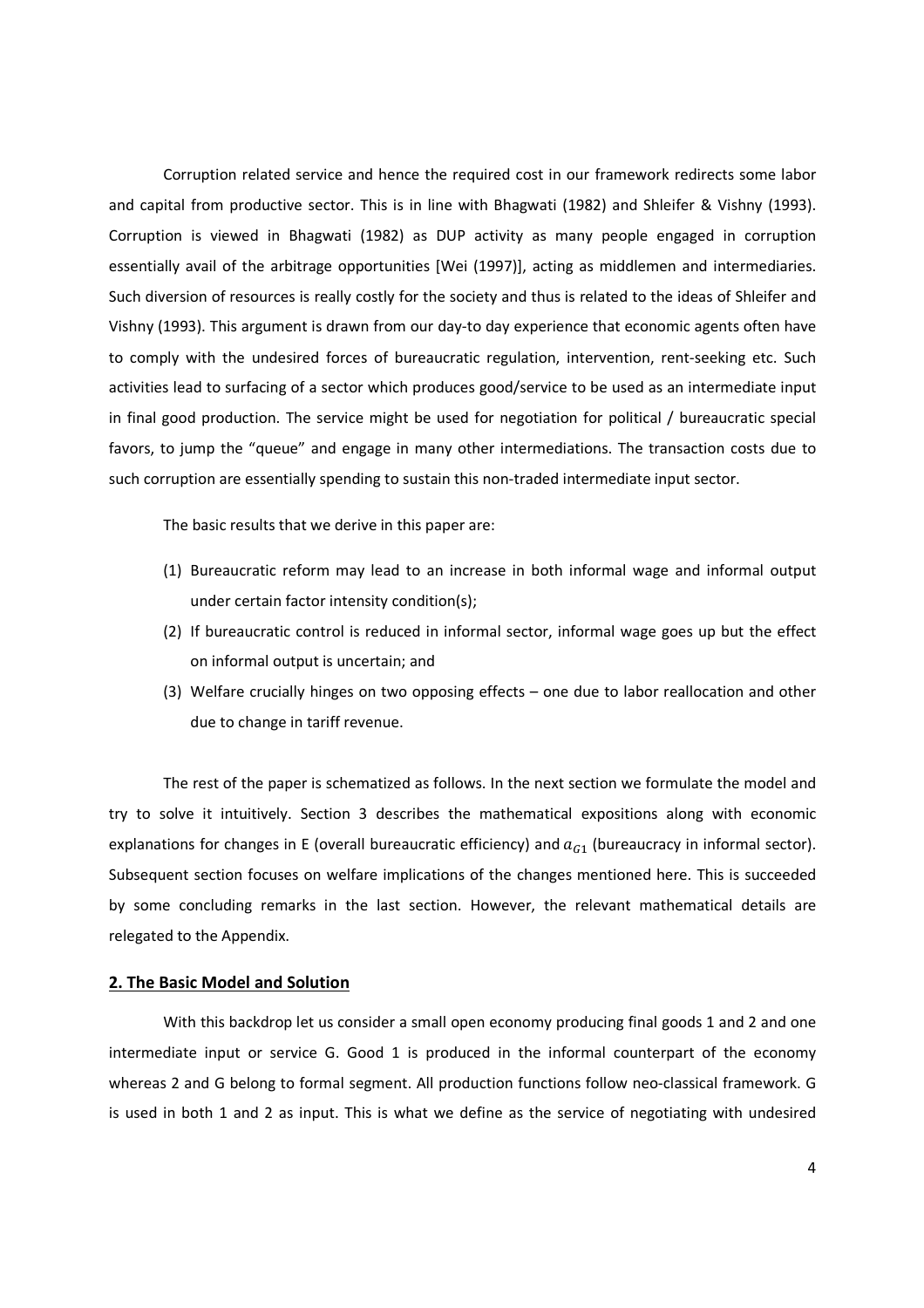bureaucratic control or regulation and the price is denoted by  $P_G$ . Sectors 1 and 2 share L and K as factors of production. Labor employed in 2 gets wage  $W^*$  which is higher than W the wage rate that they could get in 1. This assumption is quite sensible in that people first try to get a job in the formal sector as the wage rate is higher there. If they don't find one, move to informal sector where wage rate is determined through competitive labor demand and supply functions. This should never be higher than  $W^*$ .  $W^*$  is pre-fixed by labor unions. And labor union normally does not accept any wage equal to or less than  $W$ . Existence of informal sector therefore guarantees full employment of labor. The way we introduce informal sector in a standard general equilibrium model follows Beladi and Chao (1993), Agenor and Montiel (1997), Beladi and Yabuchchi (2001), Marjit (2003), Amaral and Quintin (2006) etc. Nevertheless, it is to be noted that the effective price of intermediate input crucially depends on bureaucratic efficiency. This is measured by  $E$ . An efficient bureaucracy implies less per unit price of G and hence lower expenditure on L and K employed in such operations. We further assume that good 2 is subject to tariff protection. Tariff is imposed at the rate t.

The symbols and basic equations are in consistence with Jones (1965). To build the system of equations, we use following notations:

 $P_i$  = Price of i<sup>th</sup> good, *i* = 1, 2, G;  $W^*$  = Return to labor in the formal sector;  $W$  = Return to labor in the informal sector;  $r$  = Return to capital,  $K$ ;  $a_{ij}$ = Technological co-efficient;  $K$  = Total supply of capital;  $L$ = Total supply of labor;

Competitive price condition entails the following

$$
Wa_{L1} + ra_{K1} + P_G a_{G1} = P_1 \tag{1}
$$

 $W^*a_{L2} + ra_{K2} + P_Ga_{G2} = P_2(1+t)$  (2)

$$
W^* a_{LG} + r a_{KG} = E P_G \tag{3}
$$

Full employment of factors makes sure that the following equations are satisfied

$$
a_{L1}X_1 + a_{L2}X_2 + a_{LG}X_G = L \tag{4}
$$

$$
a_{K1}X_1 + a_{K2}X_2 + a_{KG}X_G = K
$$
\n(5)

$$
a_{G1}X_1 + a_{G2}X_2 = X_G \tag{6}
$$

Essentially the model has six unknown variables  $W$ ,  $r$ ,  $P_G$ ,  $X_1$ ,  $X_2$  and  $X_G$  to solve from equation (1) through (6). So in brief the model is solvable. Assumption of a small open economy reduces the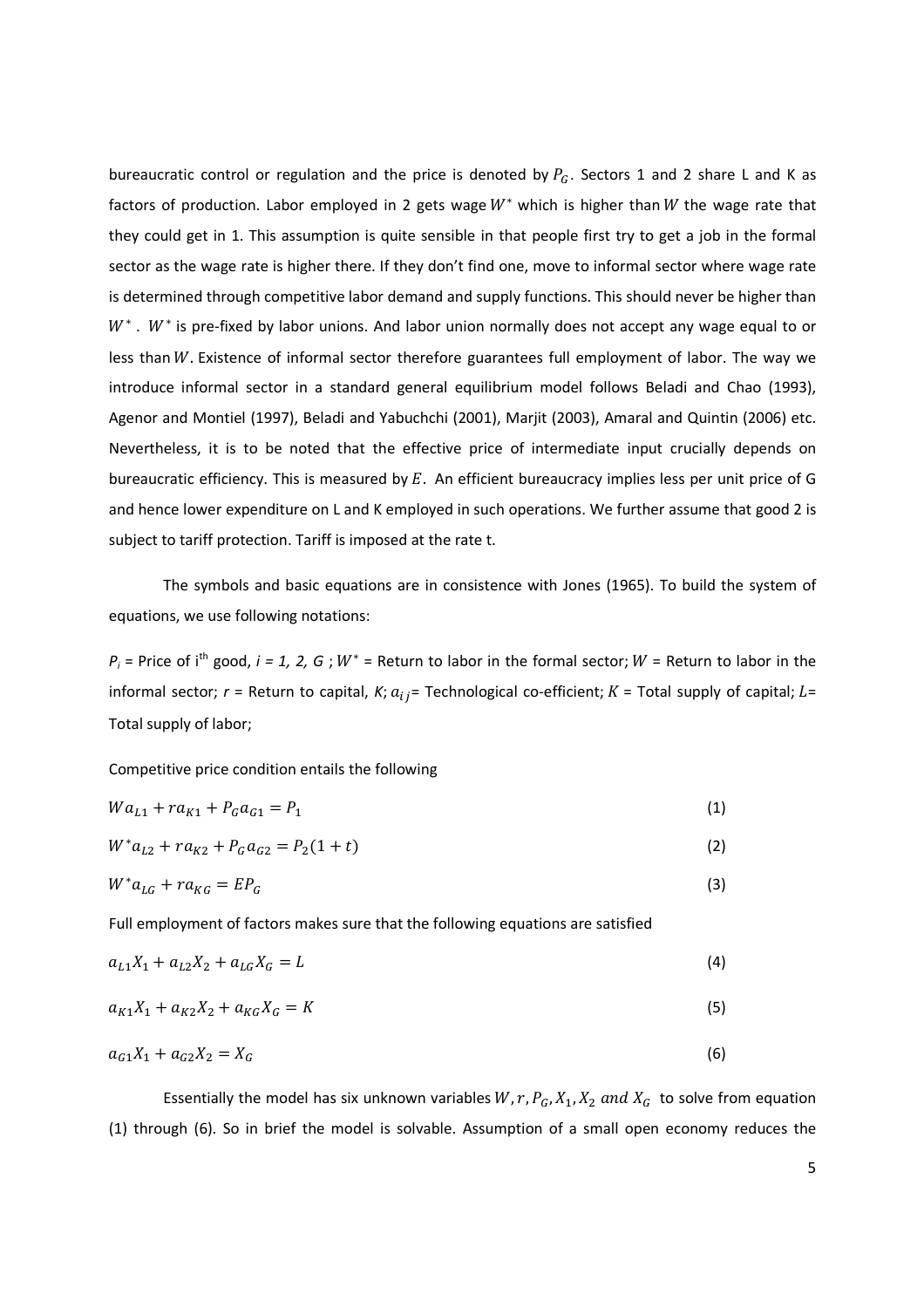model to one with given  $P_1$  and  $P_2$ . Let us first start with some *E* and *t*. Thus  $P_G$  and *r* are determined from (2) and (3). Here it is worth mentioning that  $W^*$  is given. One can plug  $P_G$  and  $r$  in (1) to get the equilibrium value of W. Since all factor prices are determined,  $a_{ij}$  s are calculated from CRS assumption. Thus  $X_1, X_2$  and  $X_G$  are solved from (4), (5) and (6).

It is also to be noted that substituting from (6) in (4) and (5) we respectively obtain

$$
(a_{L1} + a_{G1}a_{LG})X_1 + (a_{L2} + a_{G2}a_{LG})X_2 = L
$$
\n(4A)

$$
(a_{K1} + a_{G1}a_{KG})X_1 + (a_{K2} + a_{G2}a_{KG})X_2 = K
$$
\n(5A)

A careful investigation of (4A) and (5A) reveal that the structure is essentially demonstrating the feature of using an intermediate good/service to produce the final good or to make the goods marketable. Both 1 and 2 are vertically integrating sectors where both use G as input. Therefore, one interesting feature of the structure is that both 1 and 2 use only L and K either directly or indirectly (in form of G which is also produced by L and K).

Social welfare of the economy is measured by the following strictly quasi-concave social welfare function.

$$
U = U(D_1, D_2) \tag{7}
$$

Where  $D_i$  is the aggregate demand for the *i* th commodity with  $i = 1,2$ .

National income at domestic prices is given by

$$
Y = P_1 X_1 + P_2 X_2 = WL + (W - W^*)(L - a_{L1}X_1) + rK + tP_2(D_2 - X_2)
$$
\n(8)

We would be using both (7) and (8) to assess welfare implication of any policy in the framework that we developed here.

### **3.1. Effects of Different Reformatory Policies**

In this section we attempt to look at how reform can put its mark on the endogenous variables that we have defined before. We have two instruments that can be used as policy variables: E, bureaucratic efficiency; and  $a_{G1}$ , bureaucratic control in informal sector. With an increase in bureaucratic efficiency (bureaucratic reform) E takes a higher value and thus the Right Hand Side (RHS) goes up. On the other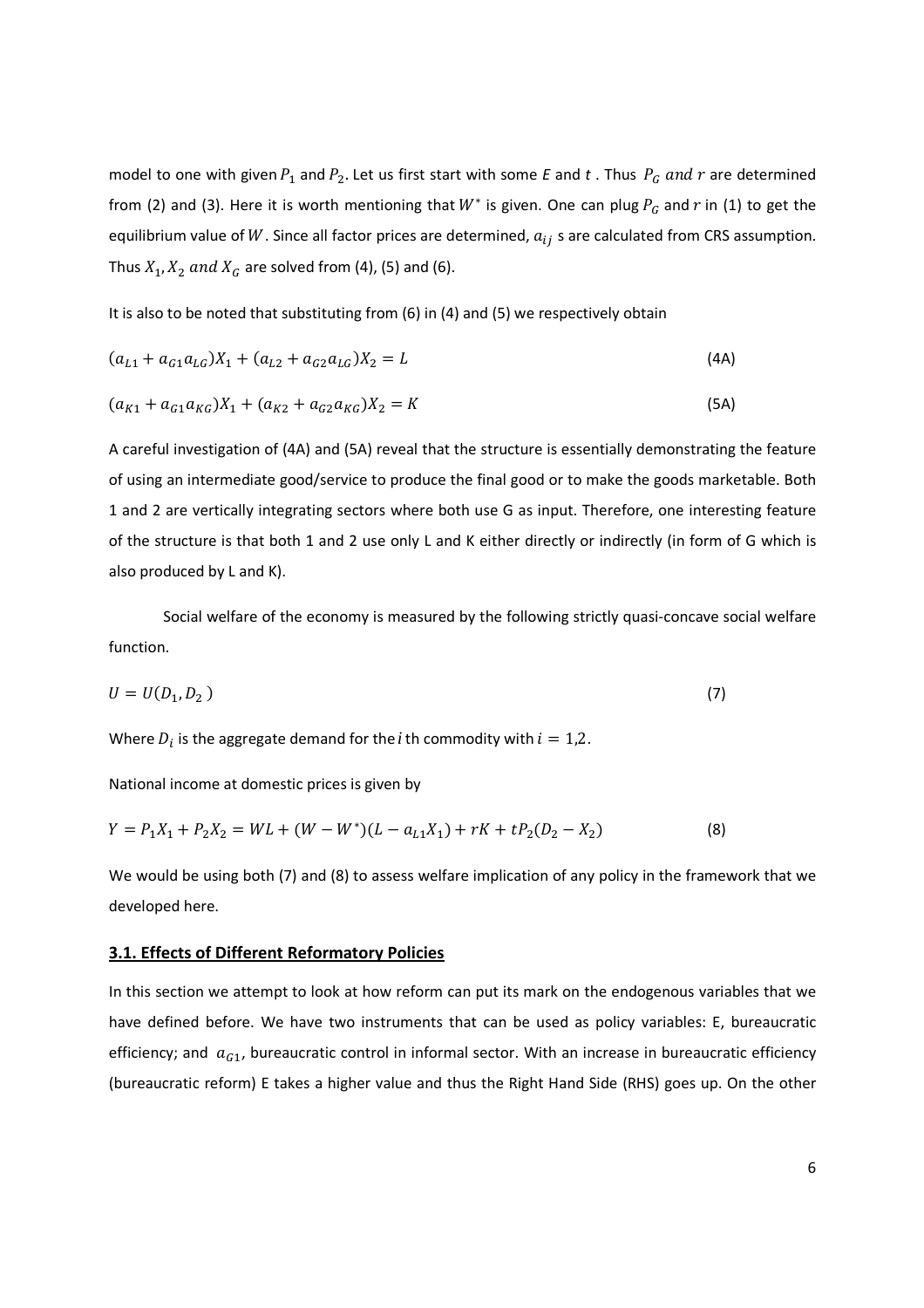hand, if there is a decline in the requirement of G in negotiating bureaucrats related with 1,  $a_{G1}$  must fall $^1$ .

We first chalk out the general mathematical channels encompassing all effects<sup>2</sup>. Then we attempt to separate out the effects one by one. Our focus is on the informal wage and formal outputs in tandem. In doing so we shall use a "hat" (following Jones '65 and '71) over a variable to represent proportionate change.

Through simple mathematical manipulation one gets

$$
\hat{r} = (-)\frac{1}{|\theta|} \left( \theta_{G2} \hat{E} \right) \tag{9}
$$

$$
\hat{P}_G = \frac{1}{|\theta|} \left( \theta_{K2} \hat{E} \right) \tag{10}
$$

$$
\widehat{W} = \frac{\widehat{E}}{|\theta|\theta_{L1}} (\theta_{K1} \theta_{G2} - \theta_{G1} \theta_{K2}) - \frac{\theta_{G1}}{\theta_{L1}} \widehat{a}_{G1} \tag{11}
$$

Note that  $\theta s$  bear usual meaning, the value share of factors or services, e.g.  $\theta_{KG} = \frac{a_{KG,r}}{FD_{c}}$  $\frac{a_{KG,r}}{EP_G}$ ,  $\theta_{K2} = \frac{a_{K2}.r}{P_{2(1+t)}}$  $\frac{u_{K2}I}{P_{2(1+t)}},$  $\theta_{G2} = \frac{a_{G2.P_G}}{P_{G2.P_G}}$  $\frac{a_{G2.P_G}}{P_{2(1+t)}}, \theta_{L1} = \frac{a_{L1.W}}{P_1}$  $\frac{a_{G1}.W}{P_1}, \theta_{G1} = \frac{a_{G1}.P_G}{P_1}$  $\frac{d^3F G}{P_1}$  etc. and define  $|\theta| = (-)(\theta_{K2} + \theta_{G2}\theta_{KG}) < 0.$ 

Analogously, from full employment conditions of factors we can derive the values of  $\,\hat X_1$  and  $\hat X_2$ in terms of  $\hat{E}$ ,  $\hat{t}$  and  $\hat{a}_{G1}$  (we assume that factor endowments are constants but factor substitution is possible)

$$
\hat{X}_1 = \frac{1}{|\lambda|} \{ \hat{E} \left( A_1 \bar{\lambda}_{K2} + B_1 \bar{\lambda}_{L2} \right) - \hat{a}_{G1} \left( A_2 \bar{\lambda}_{K2} + B_2 \bar{\lambda}_{L2} \right) \} \tag{12}
$$

$$
\hat{X}_2 = \frac{1}{|\lambda|} \left\{ -\hat{E} \left( A_1 \bar{\lambda}_{K1} + B_1 \bar{\lambda}_{L1} \right) + \hat{a}_{G1} \left( A_2 \bar{\lambda}_{K1} + B_2 \bar{\lambda}_{L1} \right) \right\}
$$
(13)

 $\lambda$ s represent factors' employment share e.g.  $\lambda_{L1} = \frac{a_{L1}X_1}{L}$  $\frac{1}{L}^{1}$  ,  $\lambda_{G1} = \frac{a_{G1}X_1}{X_G}$  $\frac{G_1 X_1}{X_G}$ ,  $\lambda_{G2} = \frac{a_{G2} X_2}{X_G}$  $\frac{G2\Lambda_2}{X_G}$  etc. Further define  $S_{LL}^1 = \frac{\partial a_{L1}}{\partial w}$  $\partial W$ W  $\frac{W}{a_{L1}}$ ,  $S_{LK}^{1} = \frac{\partial a_{L1}}{\partial r}$  $\partial r$  $\mathbf{r}$  $\frac{r}{a_{L1}}$ ,  $S_{KK}^1 = \frac{\partial a_{K1}}{\partial r}$  $\partial r$  $\mathbf{r}$  $\frac{r}{a_{K1}}$  and so on. We also know that  $(S_{LL}^1 + S_{LK}^1) = 0 =$  $(S^1_{KK}+S^1_{KL})$ .

<u>.</u>

<sup>&</sup>lt;sup>1</sup> This idea can easily be replicated as one where "middlemen" in agricultural marketing are replaced by one or a few buyers leading to less bureaucratic obstacles and/or intermediators. So one may think of extending the current essay to encompass the effects of issues like FDI in retail marketing, monopsonistic agricultural goods market etc.

 $2^2$  For detailed calculation please refer to Appendix A.1.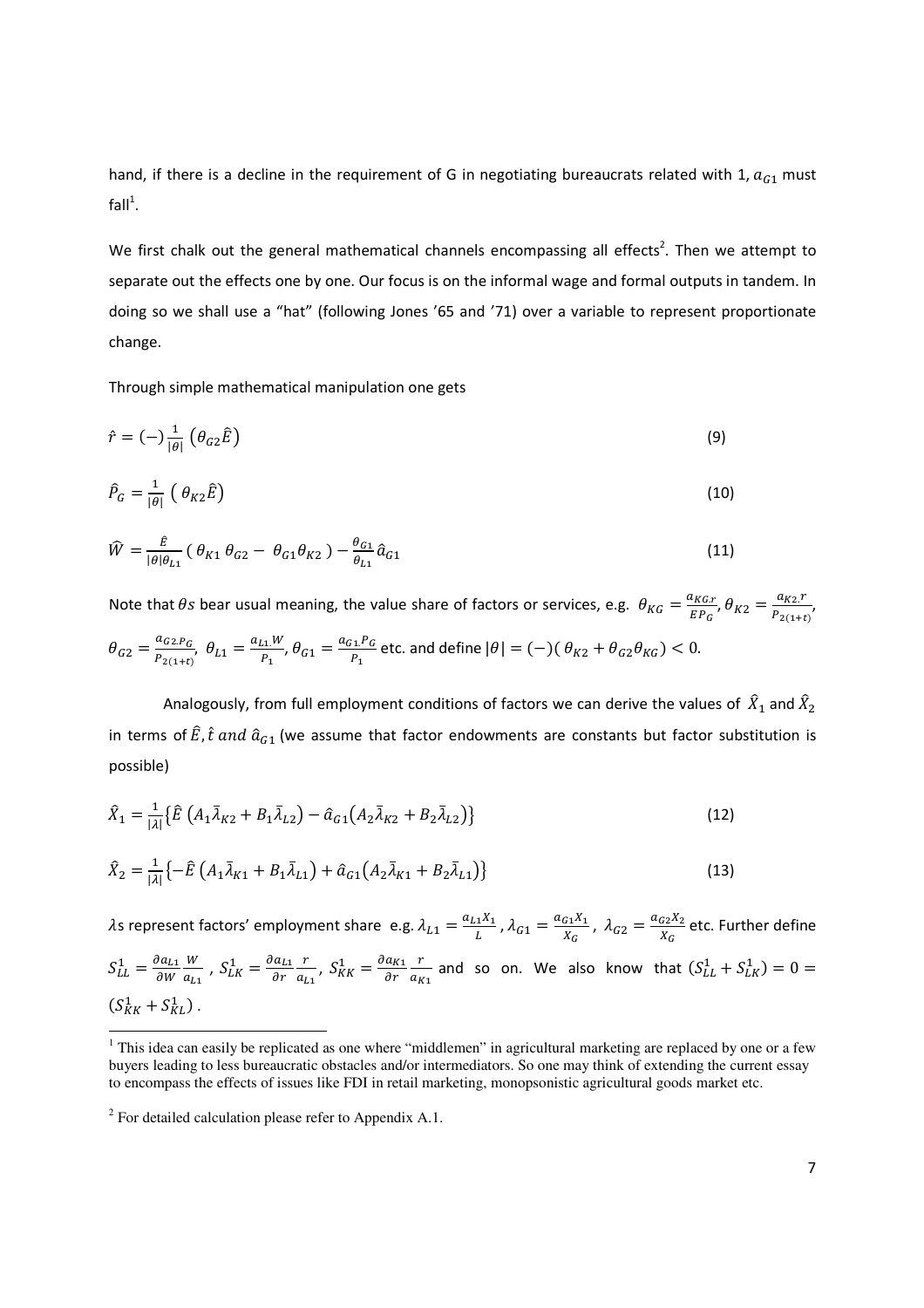$$
A_1 = \frac{1}{|\theta|} \Big[ \lambda_{L1} S_{LK}^1 \left( \frac{\theta_{L1} \theta_{G2} + \theta_{K1} \theta_{G2} - \theta_{G1} \theta_{K2}}{\theta_{L1}} \right) + \lambda_{L2} S_{LK}^2 \theta_{G2} + \lambda_{LG} S_{LK}^G \theta_{G2} \Big]
$$
  

$$
A_1 < 0, \text{ iff } (\theta_{L1} \theta_{G2} + \theta_{K1} \theta_{G2}) \ge \theta_{G1} \theta_{K2}
$$

A closer inspection of the above inequality asserts that if  $\theta_{G2} \ge \theta_{G1}$  the above inequality would be automatically satisfied.

$$
B_1 = \frac{1}{|\theta|} \Big[ \lambda_{K1} S_{KL}^1 \Big( \frac{\theta_{L1} \theta_{G2} + \theta_{K1} \theta_{G2} - \theta_{G1} \theta_{K2}}{\theta_{L1}} \Big) + \lambda_{K2} S_{KL}^2 \theta_{G2} + \lambda_{KG} S_{KL}^G \theta_{G2} \Big]
$$

 $B_1 < 0$ , iff  $(\theta_{L1} \theta_{G2} + \theta_{K1} \theta_{G2}) \ge \theta_{G1} \theta_{K2}$ . Same reasoning like  $A_1$  also applies here.

$$
A_2 = \left(\lambda_{LG}\lambda_{G1} + \lambda_{L1}S_{LK}^1 \frac{\theta_{G1}}{\theta_{L1}}\right) > 0
$$
  

$$
B_2 = \left(\lambda_{K1}S_{KL}^1 \frac{\theta_{G1}}{\theta_{L1}} - \lambda_{KG}\lambda_{G1}\right) = \frac{1}{\theta_{L1}}(\lambda_{K1}S_{KL}^1 \theta_{G1} - \lambda_{KG}\lambda_{G1} \theta_{L1})
$$

The value of  $B_2$  significantly depends on the value of the variables within the parenthesis.

$$
B_2 \gtrless 0 \text{ if } \frac{\lambda_{K1}}{\lambda_{KG}} \frac{S_{KL}^1}{\lambda_{G1}} \gtrless \frac{\theta_{L1}}{\theta_{G1}}
$$

Now let us define,

$$
\bar{\lambda}_{L1} = (\lambda_{L1} + \lambda_{LG}\lambda_{G1}) > 0
$$
\n
$$
\bar{\lambda}_{L2} = (\lambda_{L2} + \lambda_{LG}\lambda_{G2}) > 0
$$
\n
$$
\bar{\lambda}_{K1} = (\lambda_{K1} + \lambda_{KG}\lambda_{G1}) > 0
$$
\n
$$
\bar{\lambda}_{K2} = (\lambda_{K2} + \lambda_{KG}\lambda_{G2}) > 0
$$

A careful investigation of the RHS of the first condition reveals that  $\lambda_{L1}$  implies direct requirement of L in producing 1 whereas  $\lambda_{LG} \lambda_{G1}$  represents indirect requirement of L in producing 1 via G. Same reasoning also applies for  $\bar\lambda_{L2}$ ,  $\bar\lambda_{K1}$  and  $\bar\lambda_{K2}$ . This argument follows straight from the vertically integrating nature of 1 and 2.

Following our previous explanations we argue that  $|\lambda|$  {=  $(\bar\lambda_{L1}\bar\lambda_{K2}-\bar\lambda_{K1}\bar\lambda_{L2})$  (say)}>0 if total labor requirement in 1 higher than 2 in comparison with capital. In other words vertically integrating 1 is labor-intensive than vertically integrating 2.

Now let us move to the issue of separating out the effects of change in  $E$  and  $a_{G1}$ .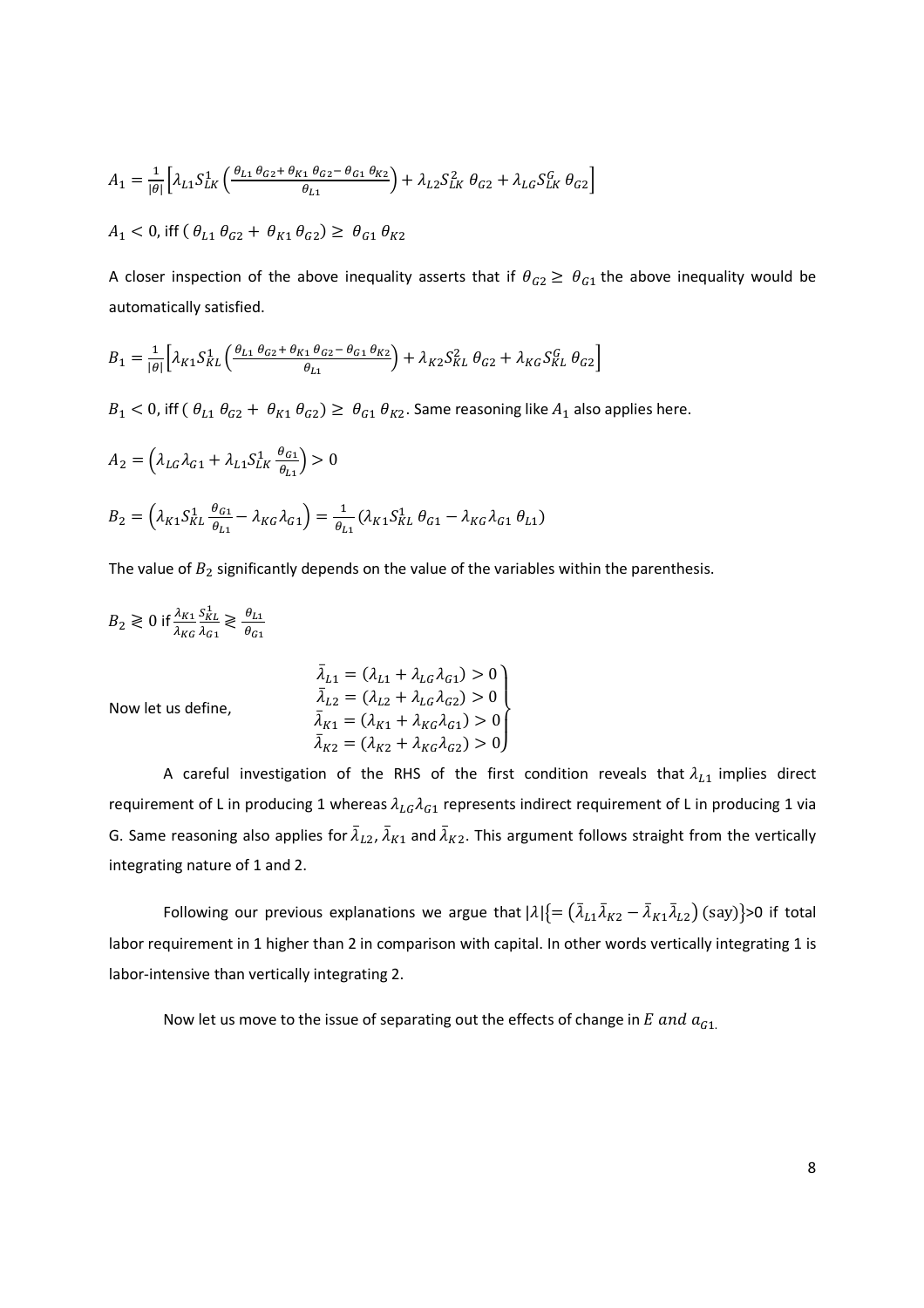## **3. 2. Change in** *E*

We first focus on change in E. given t if bureaucracy becomes more efficient, E goes up leading to a fall in the price or cost that producers need to pay to combat bureaucracy related menace. This, in turn, may indicate an increase in the return to capital. These are evident from (9) and (10) . Then comes the issue of informal wage,  $W$ .

$$
\widehat{W} = \frac{\widehat{\varepsilon}}{|\theta|\theta_{L1}} \left( \theta_{K1} \theta_{G2} - \theta_{G1} \theta_{K2} \right)
$$

Here  $|\theta| < 0$  and  $\hat{E} > 0$ . This implies  $\hat{W} > 0$  if  $\theta_{K1} \theta_{G2} < \theta_{G1} \theta_{K2}$ .

Using equation (12)

$$
\hat{X}_1 = \frac{1}{|\lambda|} \{ \hat{E} \left( A_1 \bar{\lambda}_{K2} + B_1 \bar{\lambda}_{L2} \right) \}
$$

We know that  $\hat{E}$ ,  $|\lambda|$ ,  $\bar{\lambda}_{K2}$ ,  $\bar{\lambda}_{L2} > 0$ . And the condition for  $A_1$  and  $B_1$  to be zero are most likely to hold. Thus an increase in  $X_1$  is ensured. Following this we have the proposition:

**PROPOSITION I:** *An increase in bureaucracy efficiency leads to* 

(a) An increase in informal wage if  $\frac{\theta_{K2}}{\theta_{G2}} > \frac{\theta_{K1}}{\theta_{G1}}$  $\frac{\theta_{K1}}{\theta_{G1}}$ (b) A contraction of informal sector if  $\theta_{G2} \ge \theta_{G1}$ .

The economic intuition runs as follows. An efficient bureaucracy implies that lower cost has to be paid for bureaucracy related intermediation activities. In what follows other factors' return must change. As sector 2 is capital-intensive, r goes up leading to opening up the possibility of factor substitution. Since formal wage is constant and capital endowment is held fixed, sector 2 must expand (this is also evident from (13). Capital can easily be relocated between 1 and 2 as the return is identical. 2 draws up both capital and labor from 1. Therefore 1 must contract. On the other hand labor moves out of informal sector implying a supply crunch. This pushes up the informal wage. To put in a different way, as 1 uses relatively less capital the value of increase in the cost of capital must be less than that of in 2. Even if we assume  $P_G a_{G1}$  and  $P_G a_{G2}$  as identical, W has to increase to compensate for lower enhancement in capital cost.

QED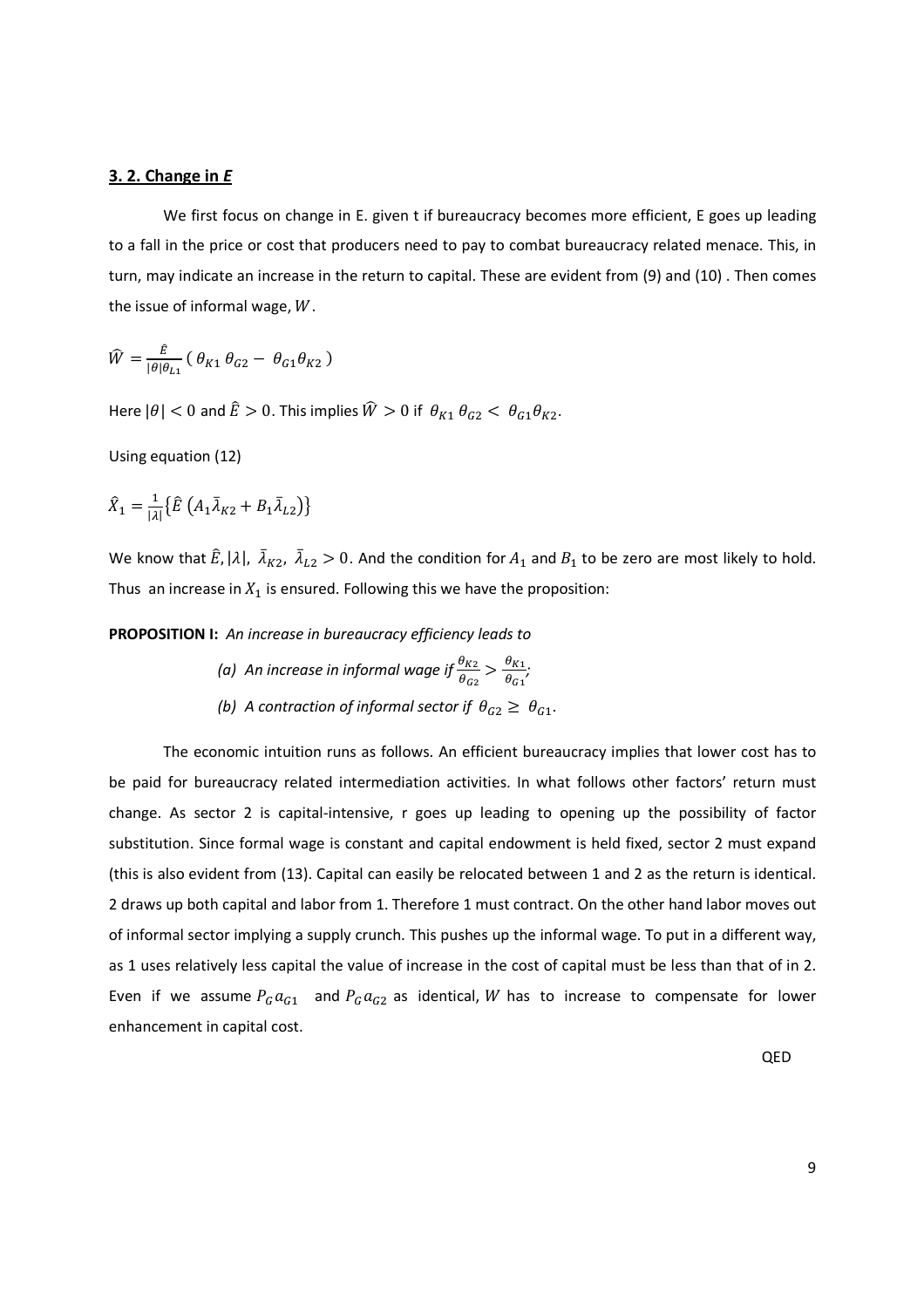## **3. 3. A fall in**  $a_{c1}$

Any effort to formalize the informal unit surely reduces bureaucracy related complications. This is reflected in a reduction in the requirement of G in 1. In other words we can also think of a reduction in cost of agricultural marketing or trading. It is apparent from the system<sup>3</sup> that there would be no change in  $r$  and  $P_G$ . Therefore the only effect would be on  $W$ .

$$
\widehat{W} = (-)\frac{\theta_{G1}}{\theta_{L1}}\widehat{a}_{G1} > 0 \text{ as } \widehat{a}_{G1} < 0
$$

Equation (12) asserts that '  $\bar{A}_1 = (-)\frac{1}{|\lambda|} \{\hat{a}_{G1}(A_2\bar{\lambda}_{K2} + B_2\bar{\lambda}_{L2})\}$ 

The value of  $\widehat{X}_1$  is ambiguous.

<u>.</u>

$$
\hat{X}_1 > 0 \text{ if } \frac{\lambda_{K1}}{\lambda_{KG}} \frac{S_{KL}^1}{\lambda_{G1}} > \frac{\theta_{L1}}{\theta_{G1}} \tag{14}
$$

However,  $\hat{X}_1$  may take any value if  $\frac{\lambda_{K1}}{\lambda_{KG}}$  $\,S^{\,1}_{KL}\,$  $\frac{S_{KL}^1}{\lambda_{G1}} < \frac{\theta_{L1}}{\theta_{G1}}$  $\frac{\theta_{L1}}{\theta_{G1}}$ . Under this condition  $\hat{X}_1 \gtrless 0$  if

$$
\left\{\lambda_{G1}\left(\lambda_{LG}\bar{\lambda}_{K2} + \lambda_{KG}\bar{\lambda}_{L2}\right) + \frac{\theta_{G1}}{\theta_{L1}}\lambda_{L1}S_{LK}^1\bar{\lambda}_{K2}\right\} \gtrless \frac{\theta_{G1}}{\theta_{L1}}\lambda_{K1}S_{KL}^1\bar{\lambda}_{L2}
$$
\n(15)

Thus the following proposition is immediate

#### **PROPOSITION II:** *Due to reduction in bureaucratic control in the informal sector*

*(a) Informal wage unambiguously goes up; (b) Informal output may expand under two reasonable conditions.* 

A fall in  $a_{G1}$  indicates, in turn, a savings in cost of production/marketing as expenditure for "unproductive" activity, per se, falls. Beside as there is no change in  $r$  and  $P_G$ , the saved amount would be spent on labor. This, essentially, guarantees the result of Proposition III (a). However, the ambiguity in output effect emanates from elasticity of substitution and as formal labor may not find it lucrative to go out of 2 as long as  $W < W^*$ . An increase in W can (should) no way guarantee the reversal of this inequality. This argument is also supported by the uncertainty of capital relocation as the return is identical everywhere.

QED

<sup>&</sup>lt;sup>3</sup> Interested readers may check it from Equation  $(A.1.9)$  and  $(A.1.10)$  of Appendix A.1.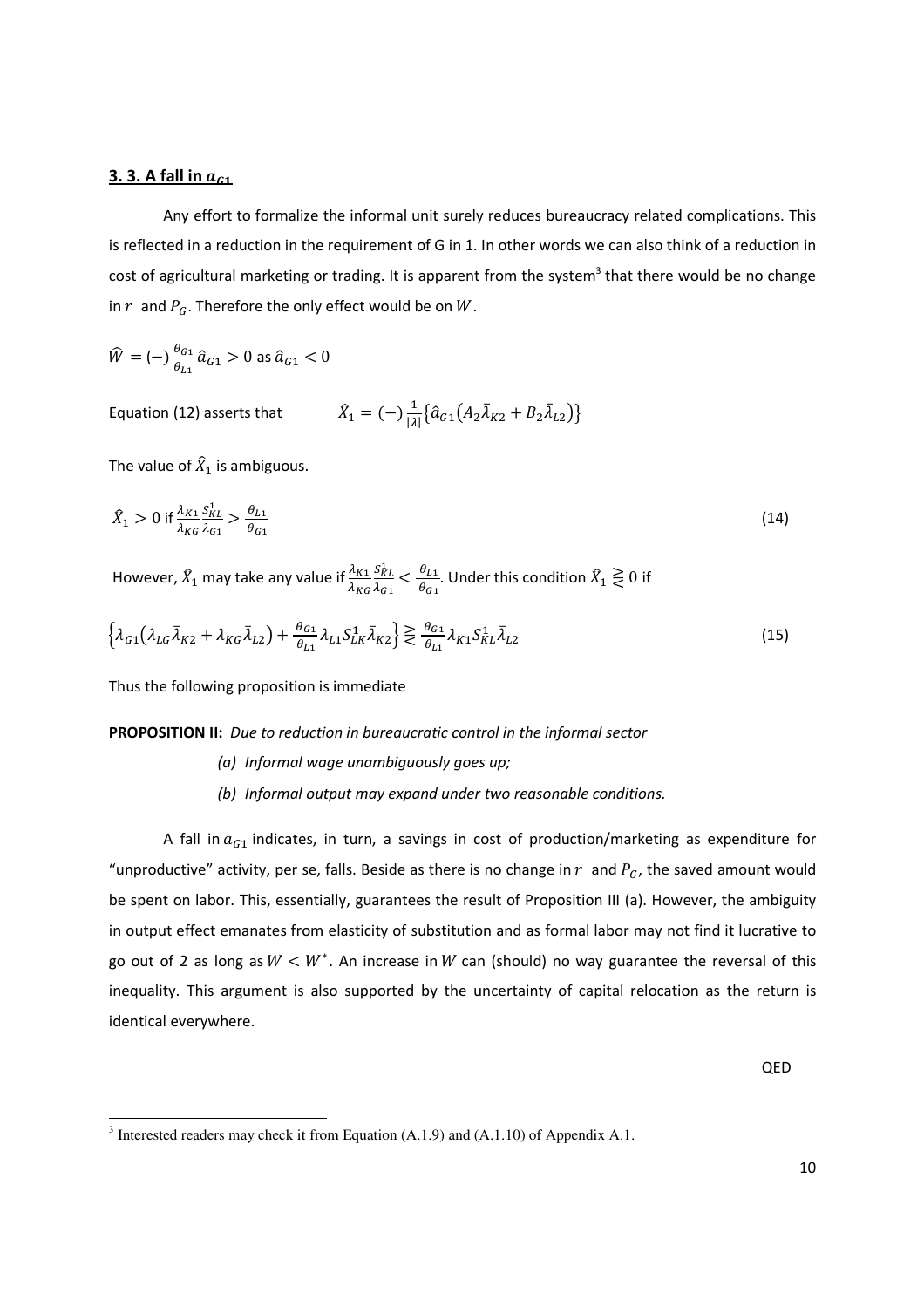# **4. Welfare Implication**

In this section we focus on the welfare effects of such changes that are explained in the foregoing section. First we describe the mathematical formulation<sup>4</sup> and then, in brief, we explain the economic arguments.

From the social welfare function the change in welfare is defined as

$$
\frac{dU}{d\theta_1} = dD_1 + P_2^* dD_2 \quad \text{(assume } P_1 = 1 \text{ and } P_2^* = P_2(1+t))
$$

The trade balance equation is given by (at domestic prices)  $(X_1 - D_1) = P_2(D_2 - X_2)$ . At international prices,  $D_1 + P_2^* D_2 = X_1 + P_2^* X_2 + t P_2 M$  (where  $M = D_2 - X_2$  and  $D_2 = D_2(P_2^*, Y)$ ; Y signifies national income at domestic prices.)

Taking clue from small economy assumption we derive

$$
\frac{dU}{dD_1} = dD_1 + P_2^* dD_2 = dX_1 + P_2^* dX_2 + tP_2 dM
$$

Form import demand function we get

 $dM = V \left[ - \frac{\partial D_2}{\partial V} \right]$  $\frac{\partial D_2}{\partial Y}(W^* - W) dL_1 - dX_2$ Where,  $V = \frac{(1+t)}{\{1+t(1-m)\}} > 0$  and  $m = P_2^* \frac{\partial D_2}{\partial Y}$  marginal propensity to consume good 2 such that  $0 < m < 1$ .

Hence, eventually,  $\left. \frac{dU}{d\theta}\right|_{\partial U}$  $\partial D_1$  $\sqrt{\frac{\partial v}{\partial x}} = V[-(W^* - W) dL_1 + tP_2(-dX_2)]$ 

Define  $\frac{\partial U}{\partial D_1} = U_1$  . Manipulating the above equation we arrive at the solutions for  $dU$  $\left. \frac{dE}{U_1} \right|$  and  $dU$  $\left. \frac{da_{G_1}}{U_1} \right|_{\text{as}}$ 

$$
\frac{dU}{dE}\Big|_{U_1} = (-)V \Big[ (W^* - W) \frac{L_1}{E} \frac{1}{|\lambda||\theta|\theta_{L1}} \{ |\theta|\theta_{L1}(A_1\bar{\lambda}_{K2} + B_1\bar{\lambda}_{L2}) - S_{LK}^1 |\lambda| (\theta_{L1}\theta_{G2} + \theta_{K1}\theta_{G2} - \theta_{G1}\theta_{K2}) \} - tP_2 \frac{x_2}{E} \frac{1}{|\lambda|} (A_1\bar{\lambda}_{K1} + B_1\bar{\lambda}_{L1}) \Big]
$$
(16)

<u>.</u>

<sup>&</sup>lt;sup>4</sup> Detailed derivations are provided in Appendix A.2.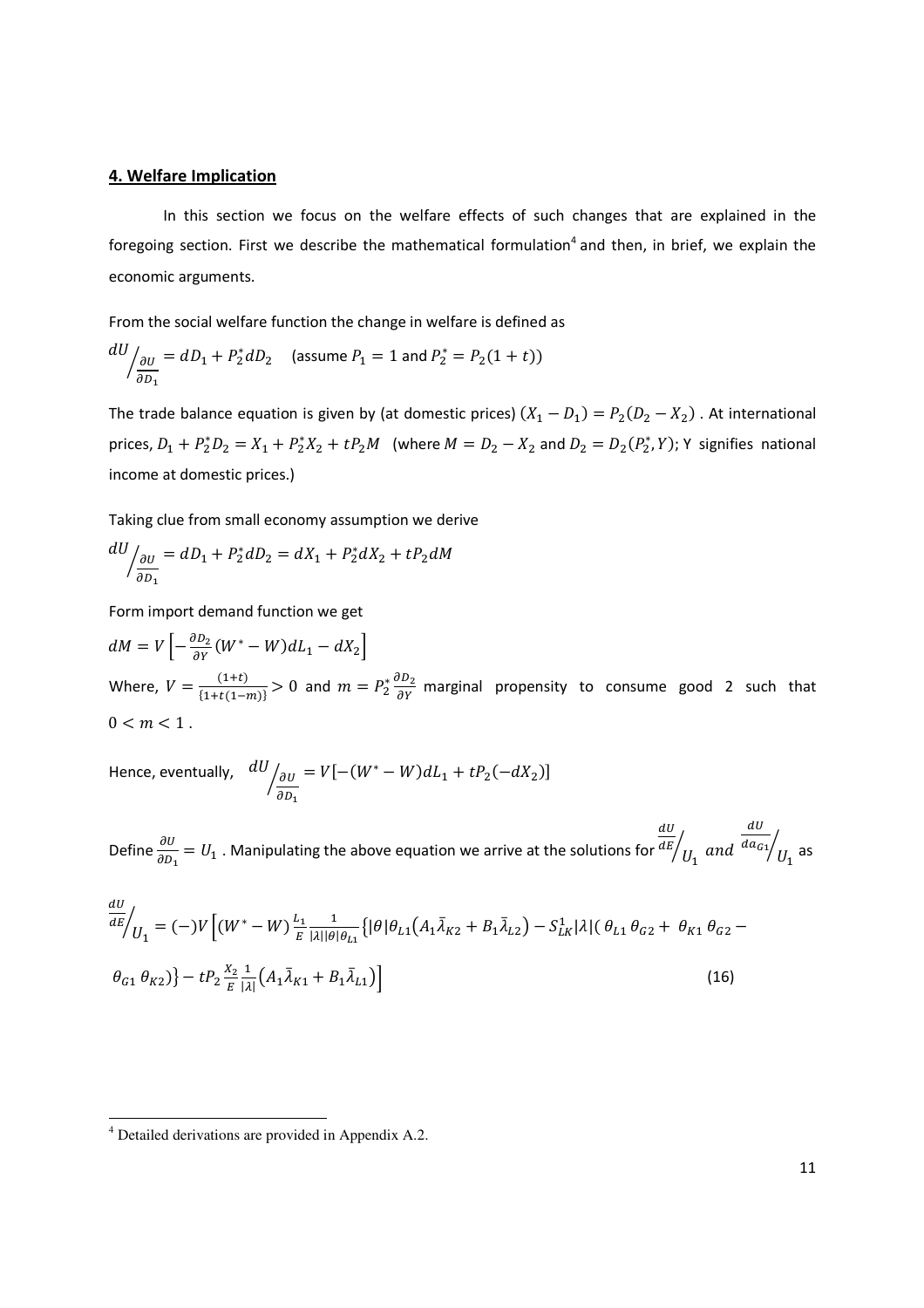$$
\frac{dU}{da_{G1}}\Big|_{U_1} = (-)V \Big[ (W^* - W) \frac{L_1}{a_{G1}} \frac{1}{|\lambda| \theta_{L1}} \{ |\lambda| \theta_{G1} S_{LK}^1 - \theta_{L1} (A_2 \bar{\lambda}_{K2} + B_2 \bar{\lambda}_{L2}) \} + t P_2 \frac{X_2}{a_{G1}} \frac{1}{|\lambda|} (A_2 \bar{\lambda}_{K1} + B_2 \bar{\lambda}_{L1}) \Big]
$$
\n
$$
(17)
$$

Welfare is barely defined here by the change in real income or total disposable income of the consumers. Since we are not indulging into any tax whatsoever, the entire factor income and income generated from tariff revenue constitute total disposable income. Factor income is again comprised of wage income and total rent paid to the capital. Throughout the analysis  $r$  remains unchanged and so is the capital income. But there is a possibility that labor moves from informal sector to formal sector and can earn higher wage. This indicates an increase in wage income. However, factor substitution between labor and capital may affect welfare differently. On the other hand tariff revenue depends on the import demand and hence on the production of the tariff protected formal good, 2. Tariff revenue goes up (falls) as 2 falls (goes up). It is also to be noted that, by assumption entire tariff revenue is redistributed among nationals for consumption purpose. Marginal propensity to import also comes into the analysis.

In addition if we do not allow factor substitutability one negative effect (i.e  $S_{LK}^1$  becomes zero) would be vanished from the result as producer would be able to substitute costly labor by relatively cheap capital implying a greater chance of increasing welfare due to reform. Thus subsequently welfare effect can be disaggregated into labor reallocation effect and tariff revenue effect. And again labor reallocation effect can be of two types: one when technology is constant and other when we consider variable co-efficient technology. Hence a counter intuitive outcome of welfare reduction is a possibility.

Hence we propose that:

#### **PROPOSITION III:** *The welfare will increase*

*(i) Following an increase in E* 

(a) If 
$$
(W^* - W)^{\frac{L_1}{E}} \frac{1}{|\lambda| |\theta| \theta_{L_1}} \{ |\theta| \theta_{L_1} (A_1 \bar{\lambda}_{K_2} + B_1 \bar{\lambda}_{L_2}) \} > t P_2 \frac{x_2}{E} \frac{1}{|\lambda|} (A_1 \bar{\lambda}_{K_1} + B_1 \bar{\lambda}_{L_1}),
$$
 when  
technology is fixed;

*(b) If* 

$$
(W^* - W)^{\frac{L_1}{E}} \frac{1}{|\lambda||\theta|\theta_{L1}} \{ |\theta|\theta_{L1}(A_1\bar{\lambda}_{K2} + B_1\bar{\lambda}_{L2}) \} > \left\{ (W^* - W)^{\frac{L_1}{E}} \frac{1}{|\lambda||\theta|\theta_{L1}} S_{LK}^1 |\lambda| (\theta_{L1} \theta_{G2} + \theta_{K1} \theta_{G2} - \theta_{G1} \theta_{K2}) + tP_2 \frac{x_2}{E} \frac{1}{|\lambda|} (A_1\bar{\lambda}_{K1} + B_1\bar{\lambda}_{L1}) \right\}, \text{when technology is variable;}
$$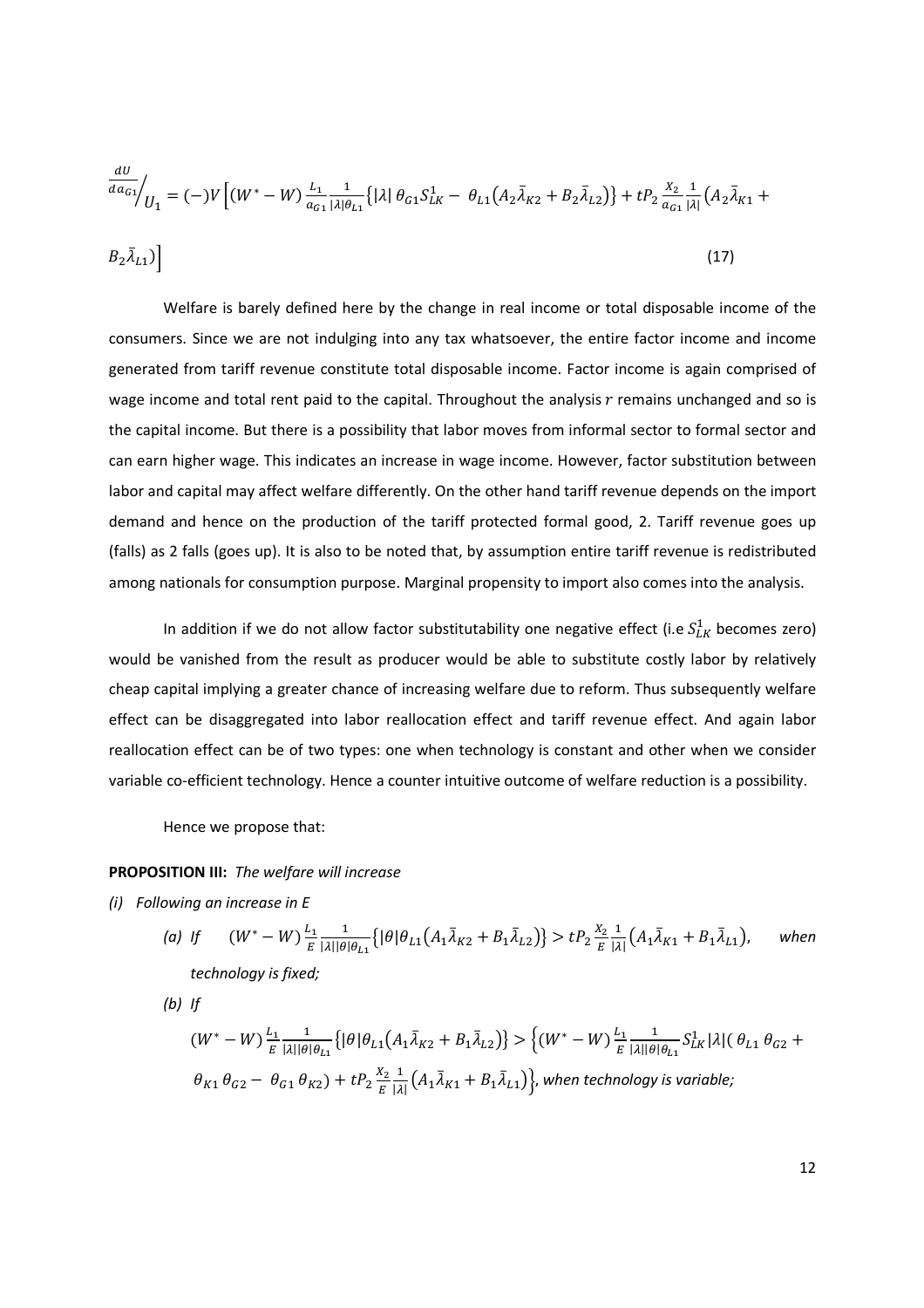*(ii)* Following a fall in  $a_{G1}$ 

(a) If 
$$
\{(W^* - W) \frac{L_1}{a_{G1}} \frac{1}{|\lambda| \theta_{L1}} \theta_{L1} (A_2 \overline{\lambda}_{K2} + B_2 \overline{\lambda}_{L2})\} > tP_2 \frac{X_2}{a_{G1}} \frac{1}{|\lambda|} (A_2 \overline{\lambda}_{K1} + B_2 \overline{\lambda}_{L1})
$$
, when  
technology is fixed;  
(b) If  $\{\theta_{L1} (A_2 \overline{\lambda}_{K2} + B_2 \overline{\lambda}_{L2})\} > [tP_2 \frac{X_2}{a_{G1}} \frac{1}{|\lambda|} (A_2 \overline{\lambda}_{K1} + B_2 \overline{\lambda}_{L1}) + (W^* - W) \frac{L_1}{a_{G1}} \frac{1}{|\lambda| \theta_{L1}} |\lambda| \theta_{G1} S_{LK}^1]$ ,  
when technology is variable;  
Proof: See discussion above.

#### **5. Conclusion**

In this paper we have attempted to structure a three-sector model where goods and services are produced following neo-classical assumptions. Out of these three two use an intermediate service or good produced in the third sector. It has been proved in this set up that due to an increase in bureaucratic efficiency informal wage would go up if informal good is intermediate service intensive than formal good in comparison with capital. Whereas, informal sector would contract if the value share of intermediate service is higher in formal good than informal one. On the other hand informal wage would unambiguously increase if bureaucratic control is reduced in informal sector. However, on the welfare front if the labor reallocation effect dominates over the tariff revenue effect, welfare goes up consequent upon reform.

If informal sector does not encompass any dangerously harmful activities as such for the society, this paper has some intriguing policy implications primarily because of two conflicting reasons. From any developing economy's perspective removal of informality is not a feasible option owing to huge population pressure. In that case government may go for initiating policies to ensure increasing bureaucratic efficiency, reducing bureaucratic bottleneck in some sectors. This may boost up informal workers standard of living through increased income. Nevertheless one should keep in mind that reduction of bureaucratic control in informal sector may imply semi-formalization or formalization of informal segment which in turn may have some further revenue inference through tax. These policies may also help the economy to reduce the size of the informal counterpart substantially in tandem if carefully engineered. However, on the other hand if informal sector expands and it really does employ significant number of people, welfare of the economy as a whole must be saddened. Therefore it would be a tough call for both policy makers and politicians to choose the right trajectory. Thus the paper may shed some light on the issue as to what extent bureaucratic reform is desired given the nature of input requirement and value share of intermediate service.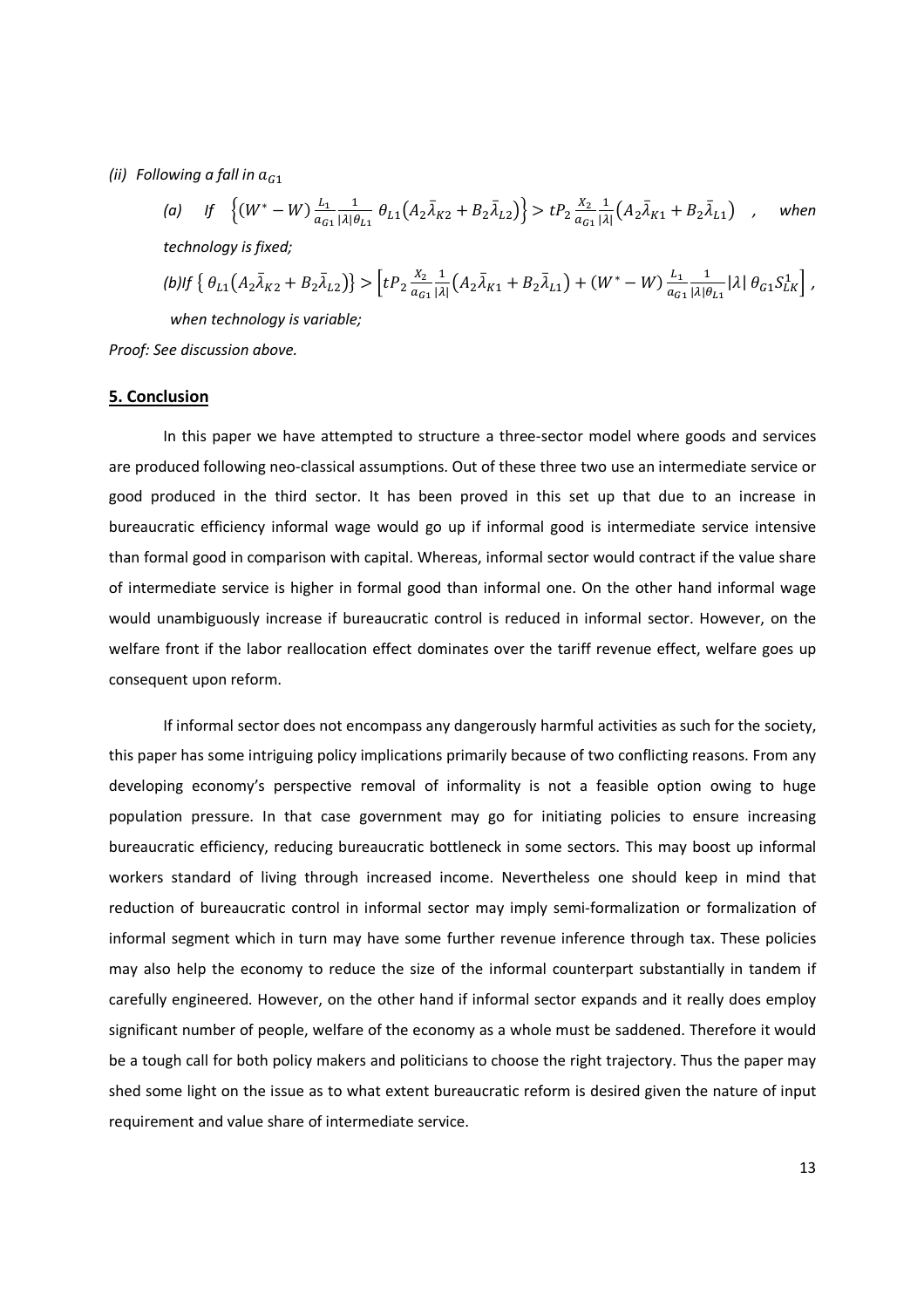#### **References**

- Agenor, R. and Montiel, P. (1997) Development Macroeconomics, 2nd edition, NJ: Princeton University Press.
- Amaral, P. S. and Quintin, E. (2006) A competitive model of the informal sector, *Journal of Monetary Economics*, 53, pp1541–1553.
- Bandyopadhyay, S. and Roy, S. (2007)- Corruption and trade protection: evidence from panel data, Working Papers 2007-022, Federal Reserve Bank of St. Louis.
- Beladi, H. and Chao, C. (1993) Non-traded goods, urban unemployment and welfare in LDCs. *European Journal of Political Economy*, 9(2), pp 281-292.
- Beladi, H. and Yabuuchi, S. (2001) Traiff induced capital inflow and welfare in the presence of unemployment and informal sector, *Japan and the World Economy*, 13(1), pp 51-60.
- Bhagwati, J. (1982). "Directly Unproductive Profit Seeking (DUP) Activities". *Journal of Political Economy*, 90(5): 988-1002.
- Bose, G. (2004). "Bureaucratic delays and bribe-taking," Journal of Economic Behavior & Organization, 54(3), pp 313-320.
- Bose, G. (2010). "Aspects of Bureaucratic Corruption," Discussion Papers 2010-14, School of Economics, The University of New South Wales.
- Bose, G. and Gangopadhyay, S. (2009). "Intermediation in corruption markets," Indian Growth and Development Review, Emerald Group Publishing, 2(1), pp 39-55.
- Carruth, A. and Oswald, A. (1981) The Determination of Union and Non-Union wage- rates, *European Economic Review*, 16 (2), pp 285-302.
- Chaudhuri, S. and Ghosh Dastidar, K. (2011). "Corruption in a Model of Vertical Linkage between Formal and Informal Credit Sources and Credit Subsidy Policy," *Economic Modelling* (forthcoming).
- Chaudhuri, S. and Gupta, M. R. (1996). "Delayed formal credit, bribing and the informal credit market in agriculture: A theoretical analysis," *Journal of Development Economics,* 51(2), pp 433-449.
- Gupta, M. R. and Chaudhuri, S. (1997). "Formal Credit, Corruption and the Informal Credit Market in Agriculture: A Theoretical Analysis." *Economica,* 64(254), pp 331-43.
- Guriev, S. (2004). "Red tape and corruption," *Journal of Development Economics*, 73(2), pp 489-504.
- Huntington, S.P. (1968). *Political Order in Changing Societies*. New Haven: Yale University Press.
- Jones, R.W. (1965). "The Structure of Simple General Equilibrium Models." *Journal of Political Economy,*  73(5):57-572.
- Jones, R.W. (1971) A three-factor model in theory , trade and history *Bhagwati, J et al (Eds), Trade, Balance of Payments and Growth*, North-Holland, Amsterdam, pp. 3-21.
- Kaufman, D, and S. J. Wei. (1999). "Does "Grease Money" Speed up the wheels of Commerce?" NBER WP. NO. 7093.
- Krueger, A. (1974). "The political Economy of Rent-Seeking Society." *Amercian Economic Review,*  64(3), pp291-303.
- Leff, N.H. (1964). "Economic Development through Bureaucratic Corruption*." American Behavioral Scientist* 8(3), pp 8-14.
- Marjit, S. (2003). "Economic reform and informal wage: A general equilibrium analysis." *Journal of Development Economics,* 72(1), pp 371-378.
- Marjit, S. and Mandal, B. (2012). "Domestic Trading Costs and Pure Theory of International Trade."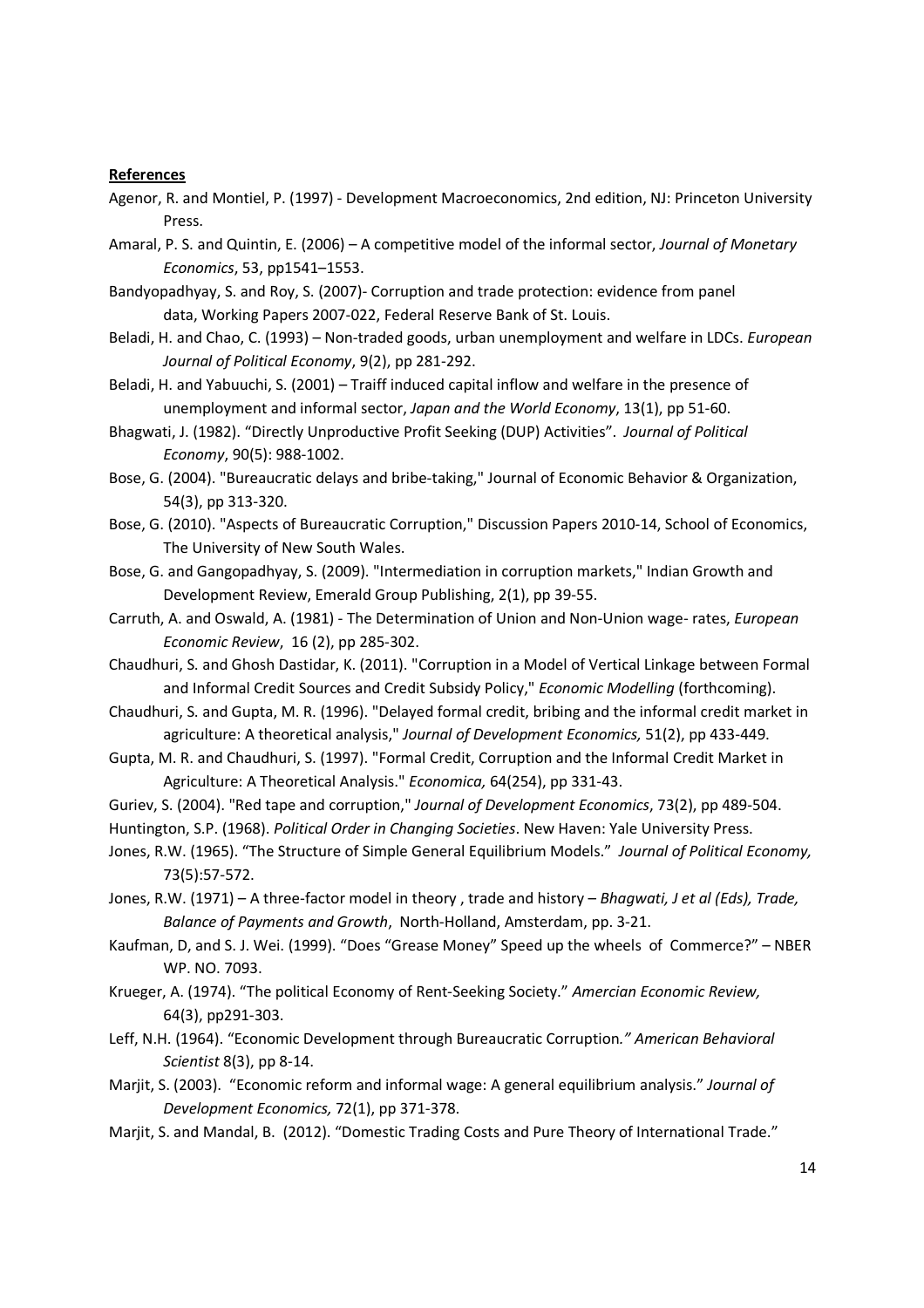*International Journal of Economic Theory,* (forthcoming)*.* 

- Marjit, S. and Shi, H. (1998). "On controlling crime with corrupt officials," *Journal of Economic Behavior & Organization*, 34(1), pp 163-172.
- Marjit, S., Ghosh, S. and Biswas, A. K. ( 2007). "Informality, corruption and trade reform." *European Journal of Political Economy*, 23(3)pp 777-789*.*
- Marjit, S., Mukherjee , V. and Mukherjee, A. (2003). "Harassment, corruption and tax policy: reply," *European Journal of Political Economy*, 19(4), pp 899-900.
- Mauro, P. (1995). "Corruption and Growth." *Quarterly Journal of Economics*, 110(3), pp 681-712.
- Shleifer ,A, and Vishny, R. (1993). "Corruption." *Quarterly Journal of Economics*, 109(3), pp 599-617.
- Wei S. J. (1997). "Why corruption is so much more taxing than tax? Arbitrariness Kills." NBER WP.NO. 6255.

#### **Appendix**

#### **A.1. General Mathematical Derivations**

Differentiating fully (2), (3) and (1) can be redefined as follows

$$
\hat{r}\theta_{K2} + \hat{P}_G \theta_{G2} = 0
$$
\n
$$
\hat{r}\theta_{KG} - \hat{P}_G = \hat{E}
$$
\n(A.1.1)\n(A.1.2)

$$
\widehat{W}\theta_{L1} + \hat{r}\theta_{K1} + \hat{P}_G\theta_{G1} = -\theta_{G1}\hat{a}_{G1}
$$
\n(A.1.3)

Also note that  $\theta$ s bear usual meaning, the value share of factor or service in final commodity, e.g.

$$
\theta_{KG} = \frac{a_{KGr}}{EP_G}, \theta_{K2} = \frac{a_{K2}.r}{P_{2(1+t)}}, \theta_{G2} = \frac{a_{G2}.p_G}{P_{2(1+t)}}, \theta_{L1} = \frac{a_{L1}.W}{P_1}, \theta_{G1} = \frac{a_{G1}.p_G}{P_1}
$$
etc.

Using Cramer's rule we can solve for the values of  $\hat{r}$  and  $\hat{P}_G$  from (A.1.1) and (A.1.2).

$$
\hat{r} = (-)\frac{1}{|\theta|} \left( \theta_{G2} \hat{E} \right) \tag{A.1.4}
$$

$$
\hat{P}_G = \frac{1}{|\theta|} \left( \theta_{K2} \hat{E} \right) \tag{A.1.5}
$$

Define  $|\theta| = (-)(\theta_{K2} + \theta_{G2}\theta_{KG})$ 

If we substitute the values of  $\hat{r}$  and  $\hat{P}_G$  form (A.1.4) and (A.1.5) into (A.1.3)

$$
\widehat{W} = \frac{\widehat{E}}{|\theta|\theta_{L1}} (\theta_{K1} \theta_{G2} - \theta_{G1} \theta_{K2}) - \frac{\theta_{G1}}{\theta_{L1}} \widehat{a}_{G1} \tag{A.1.6}
$$

Analogously, from full employment conditions of factors we derive (we assume that factor endowments are constants but factor substitution is possible)

$$
\hat{X}_1 \lambda_{L1} + \hat{X}_2 \lambda_{L2} + \hat{X}_G \lambda_{LG} = (-)\lambda_{L1} \left( S_{LL}^1 \hat{W} + S_{LK}^1 \hat{r} \right) - \lambda_{L2} S_{LK}^2 \hat{r} - \lambda_{LG} S_{LK}^G \hat{r}
$$
\n(A.1.7)

$$
\hat{X}_1 \lambda_{K1} + \hat{X}_2 \lambda_{K2} + \hat{X}_G \lambda_{KG} = (-\lambda_{K1} \left( S_{KL}^1 \hat{W} + S_{KK}^1 \hat{r} \right) - \lambda_{K2} S_{KK}^2 \hat{r} - \lambda_{KG} S_{KK}^G \hat{r}
$$
\n(A.1.8)

$$
\hat{X}_1 \lambda_{G1} + \hat{X}_2 \lambda_{G2} - \hat{X}_G = (-\lambda_{G1} \hat{a}_{G1})
$$
\n(A.1.9)

Incorporating (A.1.9) into (A.1.8) and (A.1.7)

15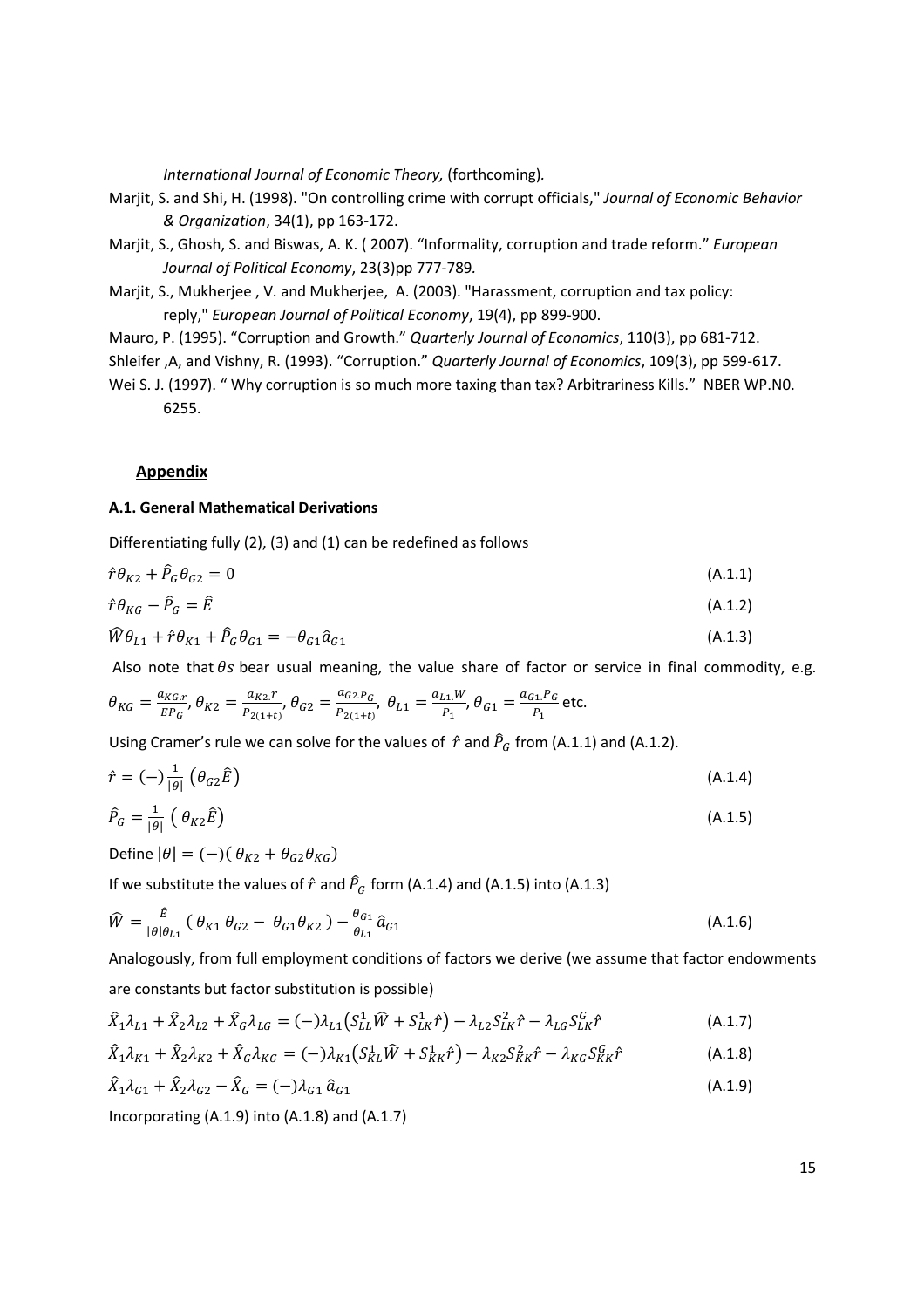$$
\hat{X}_{1}(\lambda_{L1} + \lambda_{LG}\lambda_{G1}) + \hat{X}_{2}(\lambda_{L2} + \lambda_{LG}\lambda_{G2}) = (-)\lambda_{LG}\lambda_{G1}\hat{a}_{G1} + \lambda_{L1}S_{LL}^{1}\hat{W} - (\lambda_{L1}S_{LK}^{1} + \lambda_{L2}S_{LK}^{2} + \lambda_{LG}S_{LK}^{G})\hat{r}
$$
\n(A.1.10)  
\n
$$
\hat{X}_{1}(\lambda_{K1} + \lambda_{KG}\lambda_{G1}) + \hat{X}_{2}(\lambda_{K2} + \lambda_{KG}\lambda_{G2}) = (-)\lambda_{KG}\lambda_{G1}\hat{a}_{G1} - \lambda_{K1}S_{KL}^{1}\hat{W} + (\lambda_{K1}S_{KL}^{1} + \lambda_{K2}S_{KL}^{2} + \lambda_{KG}S_{KL}^{G})\hat{r}
$$
\n(A.1.11)

 $\lambda$ s represent factors' employment share e.g.  $\lambda_{L1} = \frac{a_{L1}X_1}{L}$  $\frac{1}{L}^{X_1}$  ,  $\lambda_{G1} = \frac{a_{G1}X_1}{X_G}$  $\frac{G_1 X_1}{X_G}$ ,  $\lambda_{G2} = \frac{a_{G2} X_2}{X_G}$  $rac{G2A_2}{X_G}$  etc. Further define  $S_{LL}^1 = \frac{\partial a_{L1}}{\partial w}$  $\partial W$ W  $\frac{W}{a_{L1}}$ ,  $S_{LK}^{1} = \frac{\partial a_{L1}}{\partial r}$  $\partial r$  $\mathbf{r}$  $\frac{r}{a_{L1}}$ ,  $S_{KK}^1 = \frac{\partial a_{K1}}{\partial r}$  $\partial r$  $\mathbf{r}$  $\frac{r}{a_{K1}}$  and so on. We also know that  $(S_{LL}^1 + S_{LK}^1) = 0 =$  $(S^1_{KK}+S^1_{KL})$ .

 $\bar{\lambda}_{L1}$ ,  $\bar{\lambda}_{L2}$  ,  $\bar{\lambda}_{K1}$  and  $\bar{\lambda}_{K2}$  are already defined in the main body of the paper

A careful investigation of the RHS of the first condition reveals that  $\lambda_{L1}$  implies direct requirement of L in producing 1 whereas  $\lambda_{LG} \lambda_{G1}$  represents indirect requirement of L in producing 1 via G. Same reasoning also applies for  $\bar\lambda_{L2}$ ,  $\bar\lambda_{K1}$  and  $\bar\lambda_{K2}$ . This argument follows straight from the vertically integrating nature of 1 and 2.

Substituting  $\hat{W}$  and  $\hat{r}$  in (A.1.10) and (A.1.11)

$$
\hat{X}_1 \bar{\lambda}_{L1} + \hat{X}_2 \bar{\lambda}_{L2} = \hat{E} A_1 - \hat{a}_{G1} A_2
$$
\n(A.1.12)

$$
\hat{X}_1 \bar{\lambda}_{K1} + \hat{X}_2 \bar{\lambda}_{K2} = -\hat{E} B_1 + \hat{a}_{G1} A_2
$$
\n(A.1.13)

Interpretations of  $A_1$ ,  $B_1$ ,  $A_2$ ,  $B_2$  are already provided in the main text.

Here, using Cramer's rule we can easily solve for  $\hat{X}_1$  and  $\hat{X}_2$  in terms of  $\hat{E}$  and  $\hat{a}_{G1}$  from (A.1.12) and (A.1.13).

$$
\hat{X}_1 = \frac{1}{|\lambda|} \{ \hat{E} \left( A_1 \bar{\lambda}_{K2} + B_1 \bar{\lambda}_{L2} \right) - \hat{a}_{G1} \left( A_2 \bar{\lambda}_{K2} + B_2 \bar{\lambda}_{L2} \right) \} \tag{A.1.14}
$$

$$
\hat{X}_2 = \frac{1}{|\lambda|} \left\{ -\hat{E} \left( A_1 \bar{\lambda}_{K1} + B_1 \bar{\lambda}_{L1} \right) + \hat{a}_{G1} \left( A_2 \bar{\lambda}_{K1} + B_2 \bar{\lambda}_{L1} \right) \right\}
$$
(A.1.15)

## **A.2. Welafre Derivation**

From the social welfare function the change in welfare is defined as

$$
dU = \frac{\partial U}{\partial D_1} dD_1 + \frac{\partial U}{\partial D_2} dD_2
$$
  

$$
\frac{dU}{dU} = dD_1 + P_2^* dD_2 \quad \text{(assume } P_1 = 1 \text{ and } P_2^* = P_2(1 + t)
$$

While calculating the welfare it needs to be taken into account that  $D_1$  and  $D_2$  themselves contain all consumption of G.

The trade balance equation is given by (at domestic prices)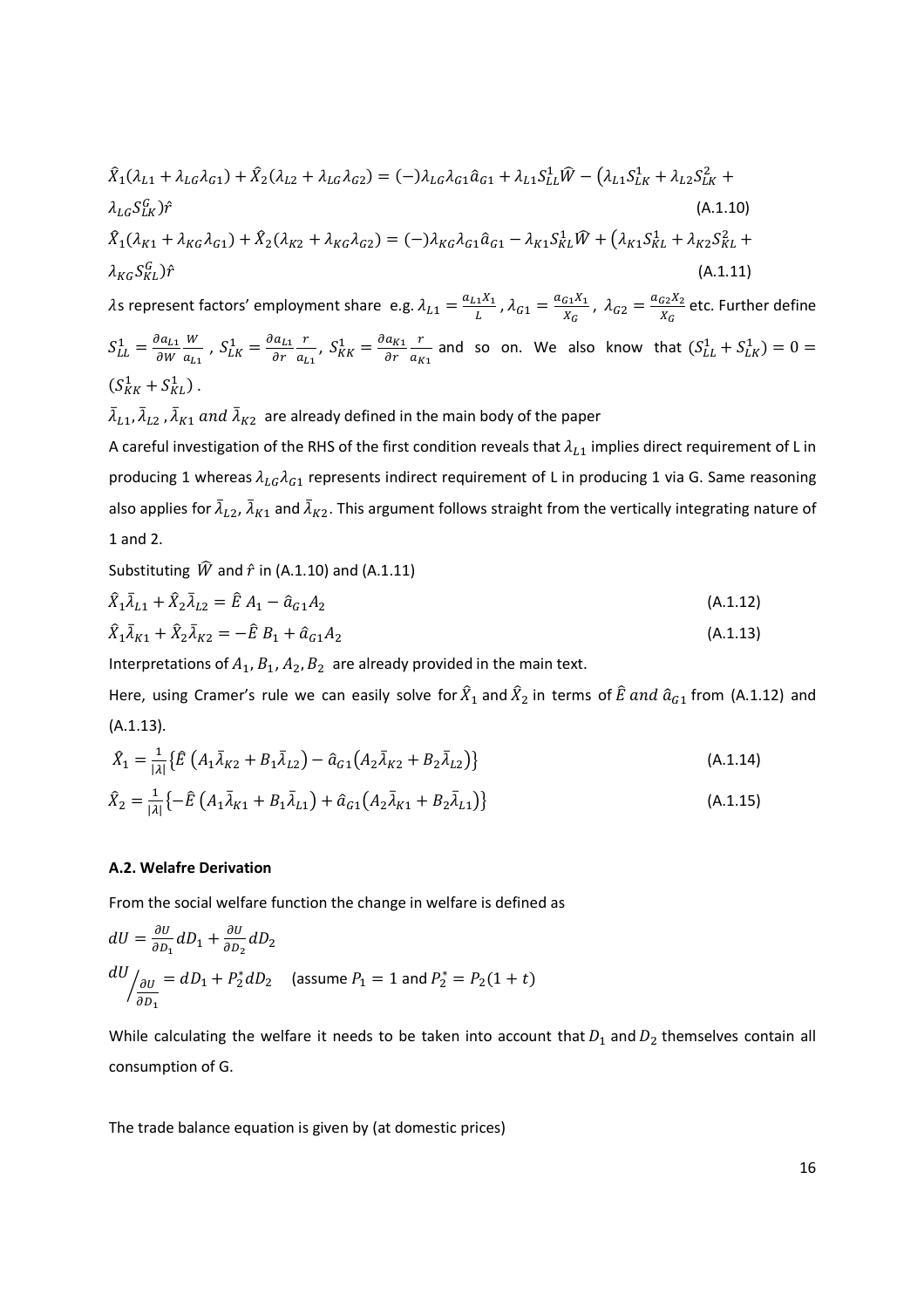$(X_1 - D_1) = P_2(D_2 - X_2)$ Or,  $D_1 + P_2 D_2 = X_1 + P_2 X_2$ At international prices

 $D_1 + P_2^* D_2 = X_1 + P_2^* X_2 + t P_2 M$  (where  $M = D_2 - X_2$  and  $D_2 = D_2(P_2^*, Y)$ ; Y signifies national income at domestic prices.)

$$
Y = X_1 + P_2^* X_2 + t P_2 M
$$

Taking clue from the small economy assumption we derive

$$
\frac{dU}{d\delta_{D_1}} = dD_1 + P_2^* dD_2 = dX_1 + P_2^* dX_2 + tP_2 dM \quad \text{and}
$$

 $dY = dX_1 + P_2^* dX_2 + tP_2 dM$ Or,  $dY = (F_L^1 dL_1 + F_R^1 dK_1 + P_G a_{G1} dX_1) + (P_2^* F_L^2 dL_2 + P_2^* F_R^2 dK_2 + P_G a_{G2} dX_2) + tP_2 dM$ Where,  $F_L^1 = MP_L^1$ ,  $F_L^2 = MP_L^2$ ,  $F_K^1 = MP_K^1$ ,  $F_K^2 = MP_K^2$  and so on. Substituting marginal productivity equals to money return to factors

$$
dY = WdL_1 + r dK_1 + W^* dL_2 + r dK_2 + P_G(a_{G1}dX_1 + a_{G2}dX_2) + P_2(t dM)
$$
  
In terms of factor return and tariff revenue the above equation can be reduced to  

$$
dY = WdL_1 + W^*(dL_2 + dL_G) + r(dK_1 + dK_2 + dK_G) + P_2(t dM)
$$

We know that

$$
X_G = a_{G1}X_1 + a_{G2}X_2
$$
  
Or, 
$$
dX_G = a_{G1}dX_1 + a_{G2}dX_2
$$

Again  $X_G = f(L_G, K_G)$  where  $L_G$  and  $K_G$  represent labor and capital requirement in G, respectively. Therefore,  $dX_G = F_L^G dL_G + F_K^G dK_G = a_{G1}dX_1 + a_{G2}dX_2$ 

Note that capital always gets identical return,  $r$ . Labor can, however, get a higher return if moves out of 1. Hence,  $dY = (WdL_1 - W^*dL_2) + P_2(tdM)$  (as  $L_1 + L_2 + L_G = \overline{L}$  or  $(-)dL_1 = dL_2 + dL_G$ ) Form import demand function we get

$$
dM = \frac{\partial D_2}{\partial P_2^*} dP_2^* + \frac{\partial D_2}{\partial Y} P_2 t dM - \frac{\partial D_2}{\partial Y} (W^* - W) dL_1 - dX_2
$$
  

$$
dM = V \left[ -\frac{\partial D_2}{\partial Y} (W^* - W) dL_1 - dX_2 \right]
$$

Substituting the value of  $dM$  in welfare calculation eventually we get

$$
\frac{dU}{d\sigma_{01}} = (-)(W^* - W)dL_1 + VP_2t \left[ -\frac{\partial D_2}{\partial Y}(W^* - W)dL_1 - dX_2 \right]
$$

17